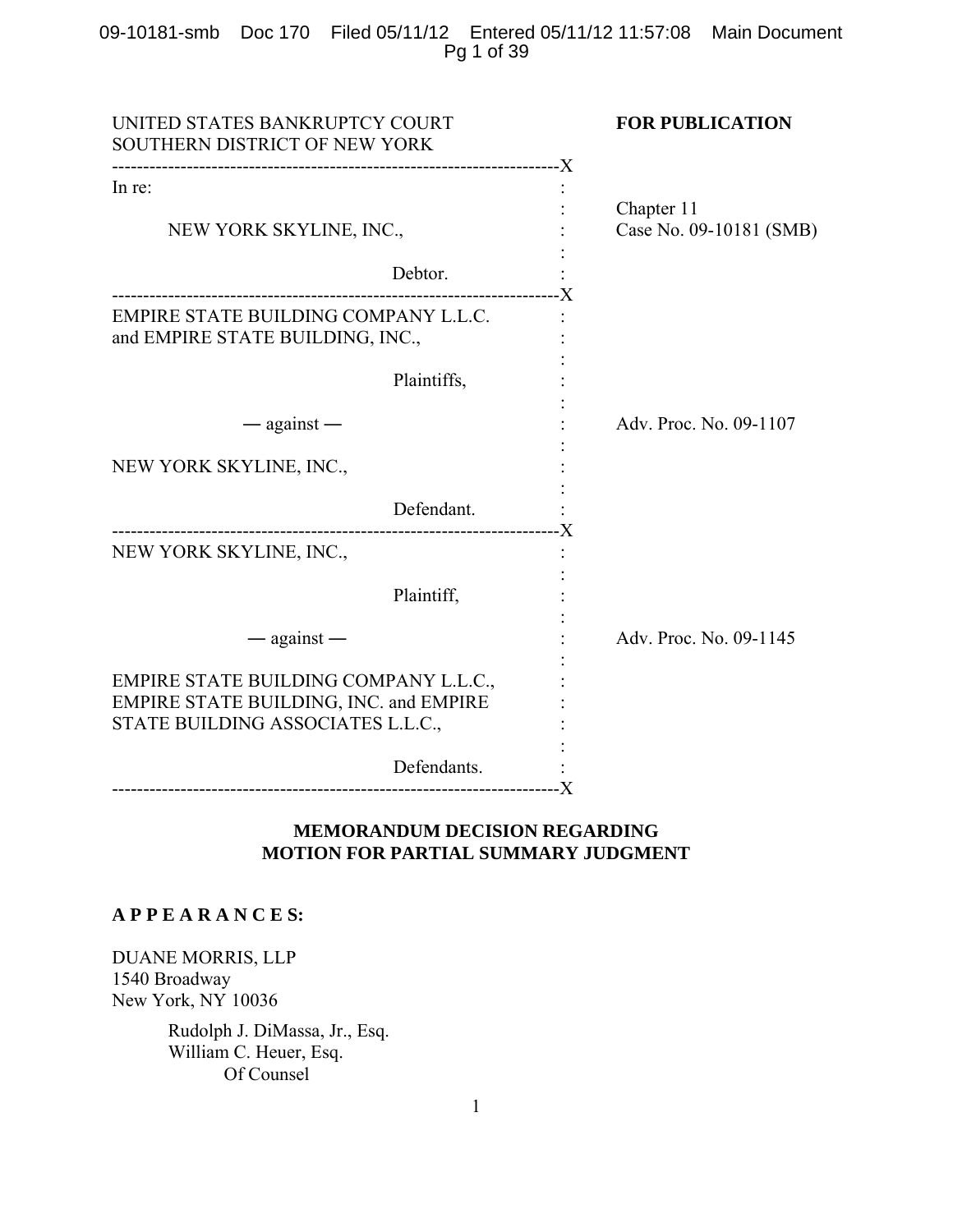$-$  and  $-$ 

STERN TANNENBAUM & BELL LLP 380 Lexington Avenue New York, NY 10168

> David S. Tannenbaum, Esq. Francine Nisim, Esq. Rosemary Halligan, Esq. Of Counsel

*Attorneys for Empire State Building Company L.L.C., Empire State Building, Inc. and Empire State Building Associates L.L.C.*

STEWART OCCHIPINTI, LLP 65 West 36th Street, 7th Floor New York, NY 10018

> Charles A. Stewart, III, Esq. Frank S. Occhipinti, Esq. Of Counsel

 $-$  and  $-$ 

BACKENROTH FRANKEL & KRINSKY, LLP 489 Fifth Avenue, 28th Floor New York, New York 10017

> Mark Frankel, Esq. Of Counsel

*Attorneys for New York Skyline, Inc.*

# **STUART M. BERNSTEIN UNITED STATES BANKRUPTCY JUDGE:**

The parties to these two adversary proceedings have been locked in litigation for many

years over their respective rights and obligations under a lease and license, amended from time to

time, pertaining to the debtor's occupancy in the Empire State Building (the "Building"). The

Empire State Building parties, identified below, now move for partial summary judgment in

connection with claims they have asserted against the debtor and dismissing certain claims that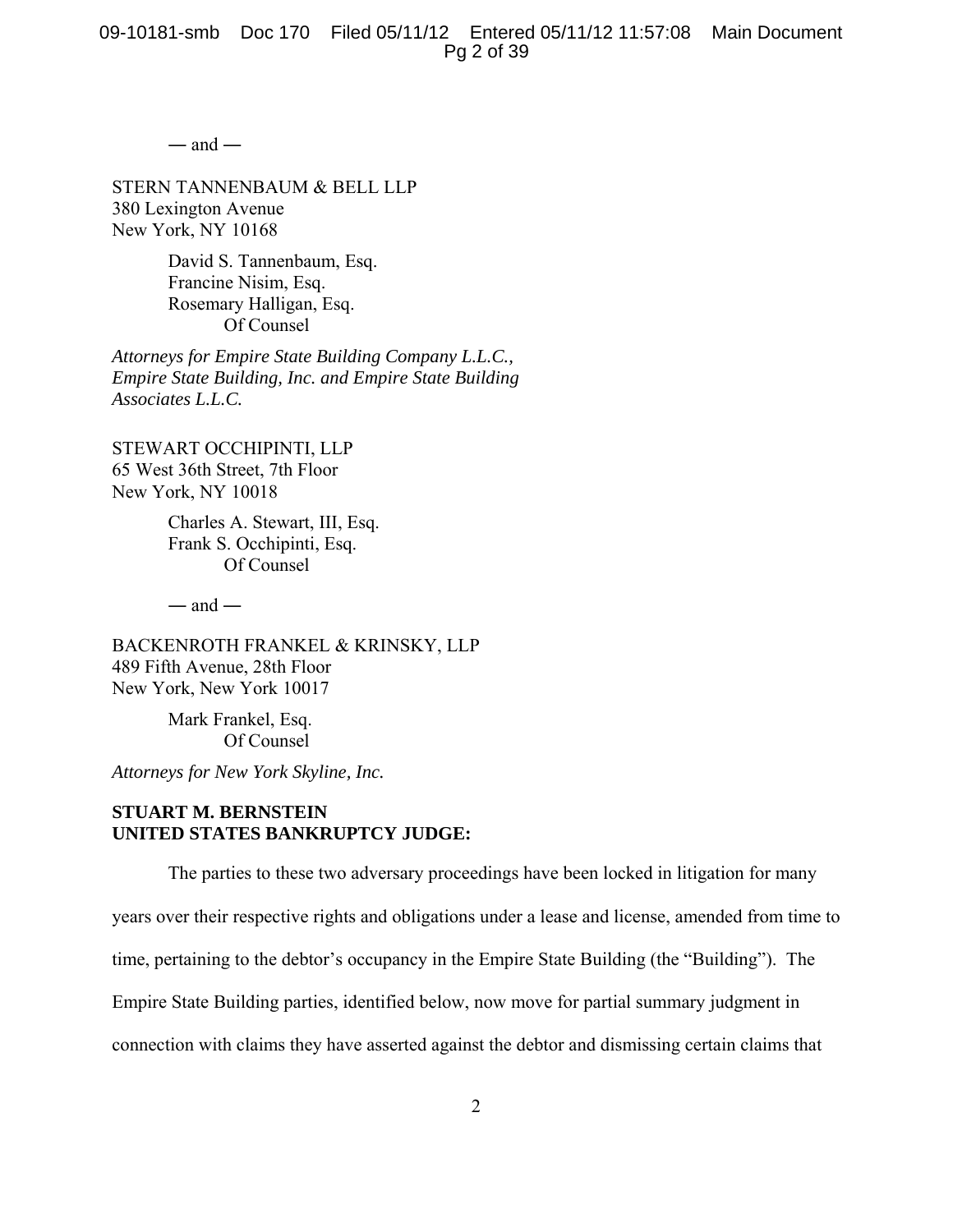## 09-10181-smb Doc 170 Filed 05/11/12 Entered 05/11/12 11:57:08 Main Document Pg 3 of 39

the debtor has asserted against them. For the reasons that follow, the motion is granted in part and denied in part.

#### **BACKGROUND**

The background to these adversary proceedings is explained in *Empire State Building Co. v. New York Skyline, Inc. (In re New York Skyline, Inc.)*, 432 B.R. 66 (Bankr. S.D.N.Y. 2010) ("*Prior Decision*"). I assume familiarity with the *Prior Decision*, and limit the background discussion to the facts necessary to provide context to the disposition of the pending motion.<sup>1</sup>

At all relevant times, the debtor New York Skyline, Inc. ("Skyline") has operated an attraction in the Building involving a simulated helicopter ride over New York City. The Building is owned by non-party Empire State Land Associates L.L.C., a limited liability company wholly-owned by defendant Empire State Building Associates L.L.C. ("ESB Associates"), which is the master lessee of the Building. (*Certification of Charles A. Stewart, III in Opposition to Motion for Summary Judgment*, dated Aug. 19, 2011 ("*Stewart Certification*"), Exhibit OO (ESB Associates' Form 10-K for the fiscal year ended Dec. 31, 2010 ("*Form 10- K*")), at 3 (ECF Doc. #68).)<sup>2</sup> ESB Associates subleases the Building to the defendant Empire State Building Company, L.L.C., ("ESB"), (*id.*), and ESB and Skyline are parties to a sublease, as amended (the "Lease") and a license, as amended (the "License"), both of which are described at greater length in the *Prior Decision*. Finally, the defendant Empire State Building, Inc.

1

<sup>1</sup> Unless otherwise stated, citations to "ECF" refer to the docket in adversary proceeding no. 09-1145. Where ECF refers to the docket in the main case, it is noted parenthetically.

<sup>2</sup> This exhibit consists of excerpts that are hand-numbered. The numbers in the citation to the exhibit refer to the hand-numbers.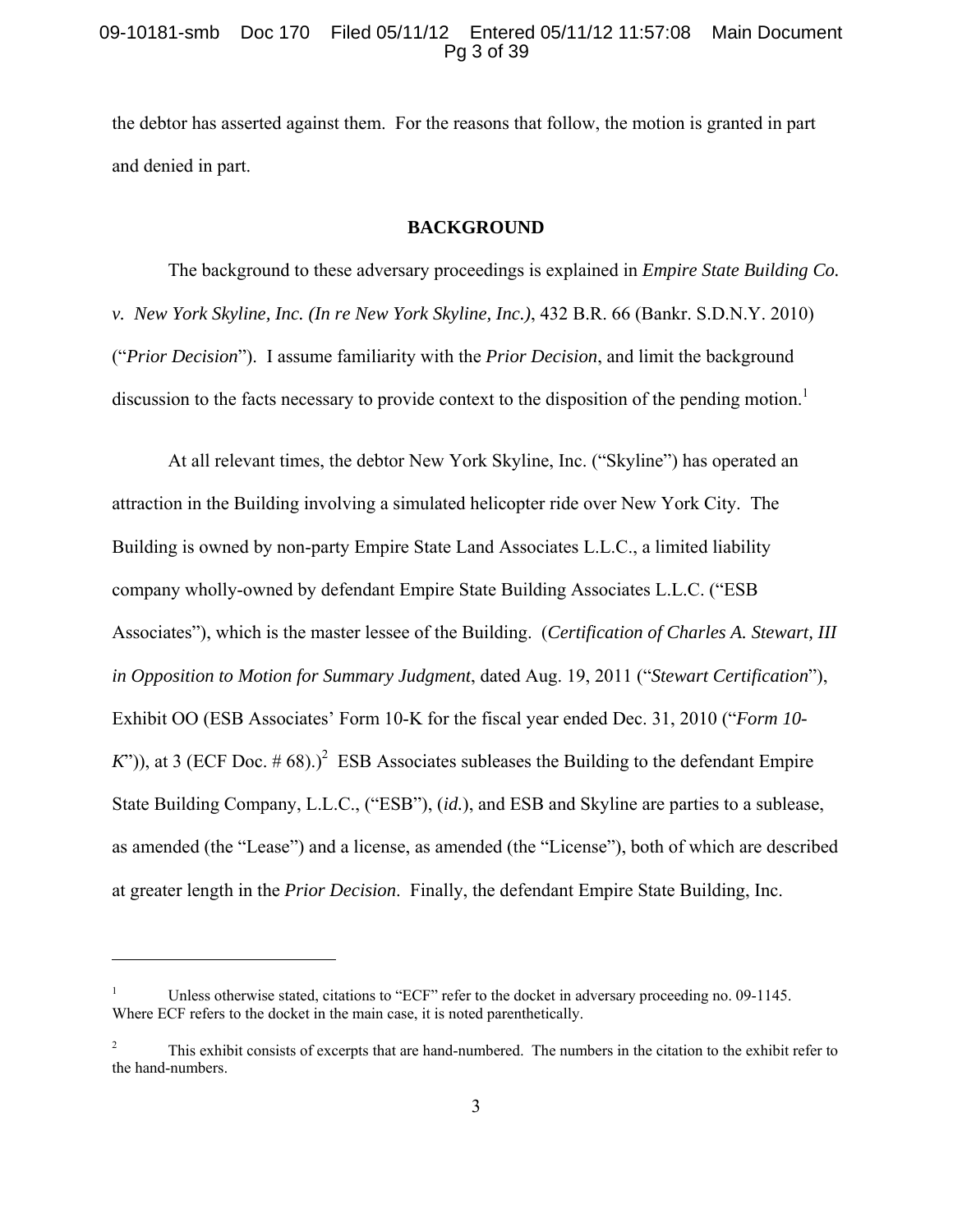#### 09-10181-smb Doc 170 Filed 05/11/12 Entered 05/11/12 11:57:08 Main Document Pg 4 of 39

("ESBI") owns the leasehold for the observation decks located on the 86th and 102nd floors (collectively, the "Observatory").

The original Lease and License date back to 1993, and the current versions, which include the May 2005 Agreement also discussed at length in the *Prior Decision*, were assumed in the bankruptcy case. The parties' rights and obligations under the Lease and License, and more generally, Skyline's tenancy, are the subject of two adversary proceedings presently pending before the Court. The first of the adversary proceedings, commenced prepetition by Skyline in New York state court (the "State Court Action"), was removed to this Court by ESB shortly after Skyline filed its chapter 11 petition. ESB filed counterclaims in the State Court Action (the "ESB Counterclaims"). In addition, after the removal of the State Court Action, ESB filed an adversary proceeding in this Court ("ESB Action").

Many of the claims have been resolved, and the ESB parties' motion focuses on the five claims discussed below. ESB contends that it is entitled to summary judgment on its two affirmative claims as well as summary judgment dismissing three claims asserted by Skyline. Skyline raises certain objections relating to the Court's jurisdiction and authority, and contends that issues of fact preclude summary judgment.

### **DISCUSSION**

# **A. The Court's Jurisdiction and Authority**

As an initial matter, Skyline contends that this Court lacks subject matter jurisdiction over the claims asserted in the adversary proceedings, lacks the authority to enter a final judgment on those claims, but even if jurisdiction exists, the Court should abstain from

4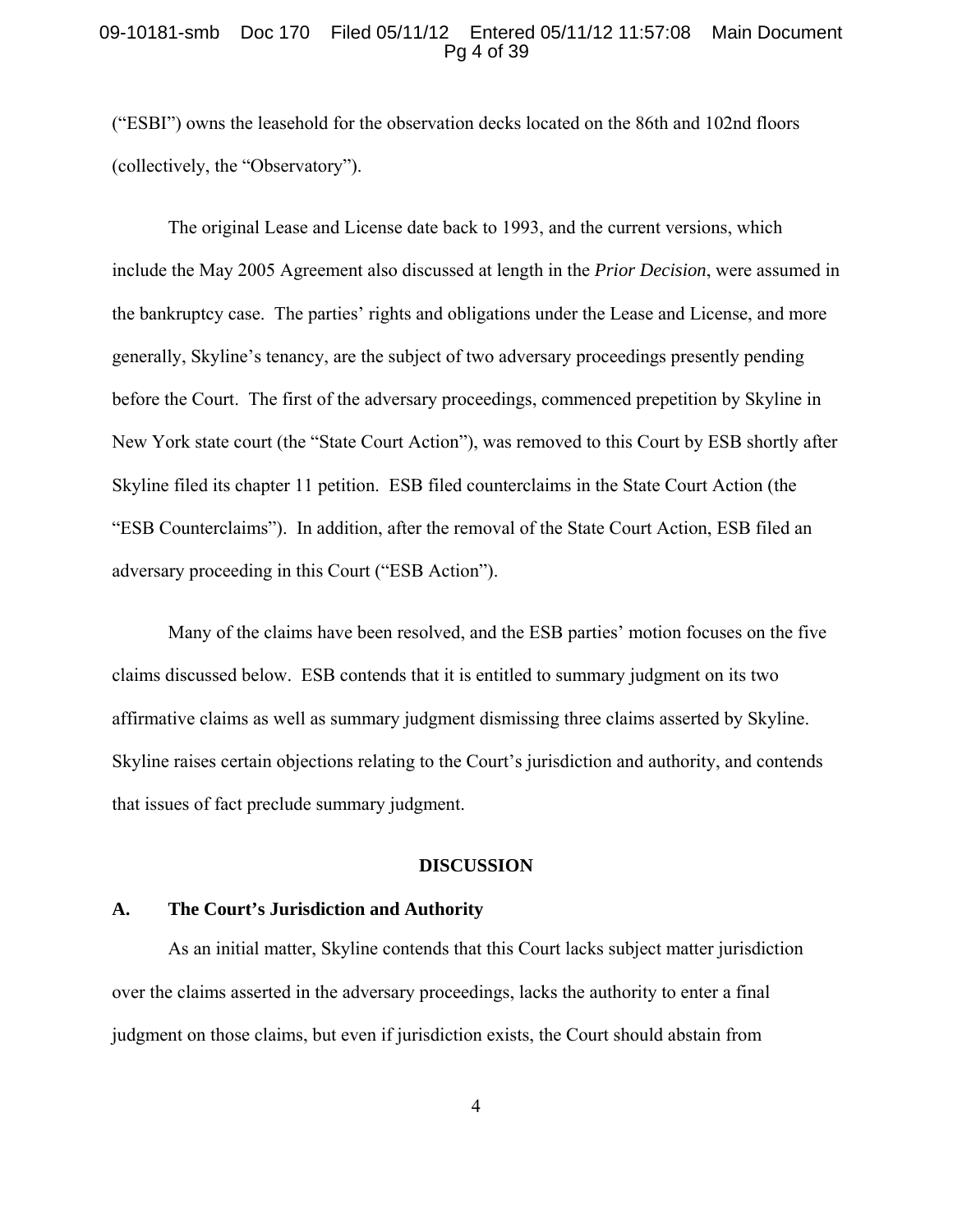#### 09-10181-smb Doc 170 Filed 05/11/12 Entered 05/11/12 11:57:08 Main Document Pg 5 of 39

exercising it. To put these arguments in context, and understand the Court's reason for rejecting them, it helps to review some of the prior proceedings in the bankruptcy case.

Skyline filed this chapter 11 case on January 12, 2009. Shortly thereafter, ESB removed the State Court Action and commenced the ESB Action. Skyline promptly moved for an order remanding the State Court Action and abstaining from deciding the ESB Action.

Around this same time, Skyline made a motion to extend its time within which to assume or reject the Lease and to extend its exclusive period within which to file a plan and solicit acceptances. (*See Application for Order Extending Time to Assume or Reject Nonresidential Lease*, dated Apr. 7, 2009 (ECF Doc. # 24) (main case).) One of the reasons proffered by Skyline was the uncertainty regarding which of the several amendments and modifications to the original Lease were part of the current Lease. In particular, Skyline contended that the May 2005 Agreement, or at least certain portions of it, should be rescinded, and asserted a rescission claim in the State Court Action. According to Skyline's motion, "the Lease itself is complex inasmuch as there are numerous amendments and collateral agreements," (*id.* at ¶ 11), "there are disputes as to which of the agreements are enforceable as part of the Lease and which are not," (*id.* at ¶ 12), and "the nature of the Debtor's plan is contingent upon the Debtor's assumption or rejection of the Lease, and that decision is in large part contingent upon the progress of the ESB litigation." (*Id.* at ¶ 26.) In other words, the claims asserted in the parties' lawsuits, or at least some of those claims, had to be decided first before Skyline could exercise its business judgment and decide whether to assume or reject the Lease.

The motion to extend the time to assume or reject and to extend exclusivity, and the motion to remand and abstain were argued on the same day. The Court granted the first motion.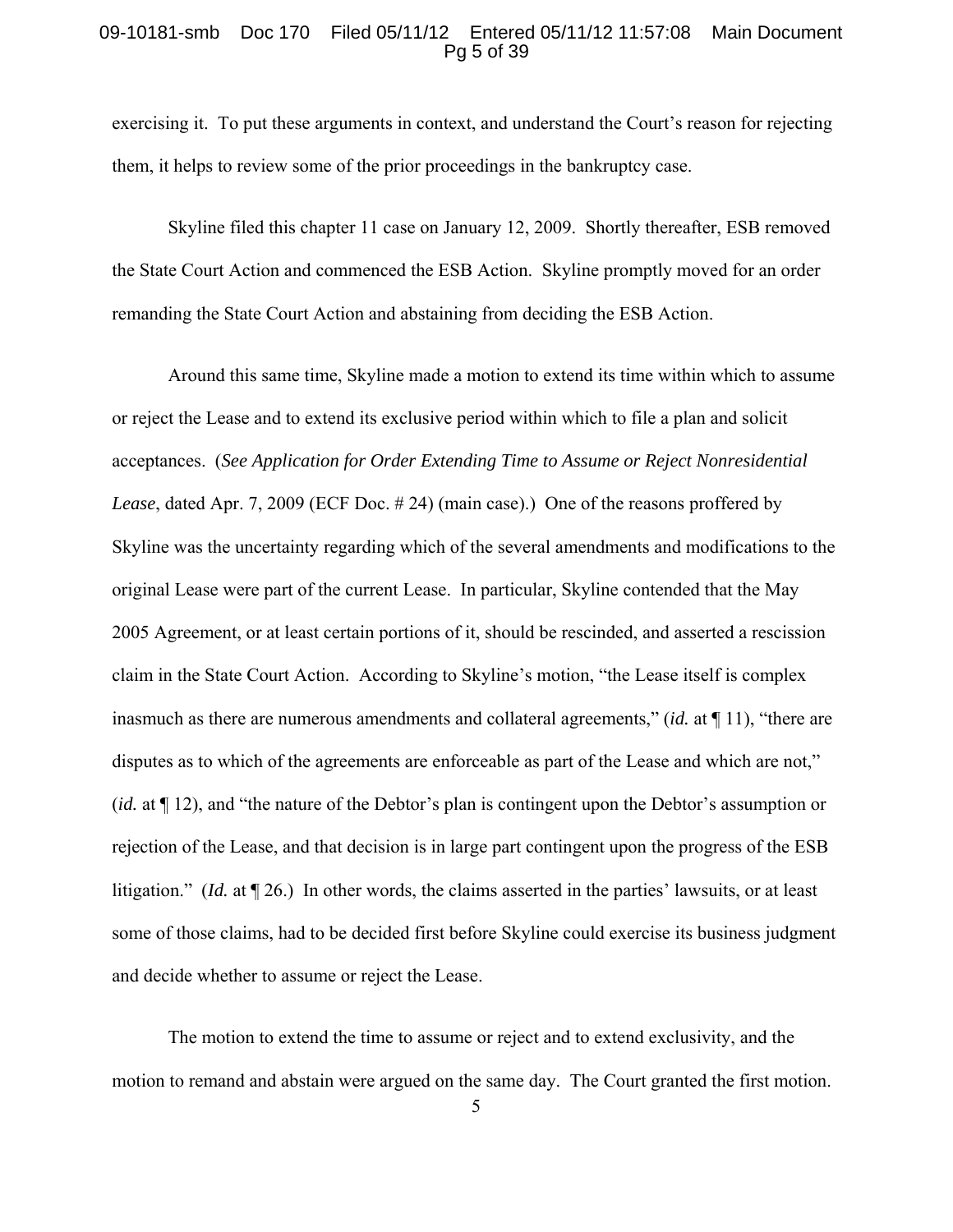## 09-10181-smb Doc 170 Filed 05/11/12 Entered 05/11/12 11:57:08 Main Document Pg 6 of 39

(*Order Extending Time to Assume or Reject Nonresidential Lease and Extending Debtor's Exclusive Periods to File a Plan and Solicit Acceptances*, dated June 15, 2009 (ECF Doc. # 33) (main case).) As to the remand/abstention motion, it appeared, as Skyline argued, that the claims in the adversary proceedings were intertwined with Skyline's decision to assume or reject the Lease. For example, the rescission claim, if successful, would define the extent of the Lease that Skyline would be assuming as well as the monetary obligations imposed under the May 2005 Agreement that Skyline would have to cure. Similarly, ESB asserted a claim for attorneys' fees under the Lease and License in the ESB Action, and Skyline would also have to cure these costs if it assumed the Lease and License. Given the clear connection between the litigations and Skyline's decision to assume or reject its agreements with ESB, a connection that Skyline highlighted, the Court denied the remand and abstention motions noting that certain of the claims "arguably, they may be core proceedings."<sup>3</sup> (Transcript of the hearing held Apr. 28, 2009 ("Tr. (4/28/09)"), at 26 (ECF Doc. # 30) (main case).)

Surprisingly, only three months later and before any of the Lease issues had been decided, Skyline moved to assume the Lease. (*See Motion to Assume Lease*, dated July 20, 2009 (ECF Doc. # 38) (main case).) The motion was eventually clarified to include the License, (*Stipulation & Order*, dated July 27, 2009, at ¶ 1 (ECF Doc. # 44) (main case)), and following an evidentiary hearing and over ESB's objection, the Court granted the assumption motion. (*Order Granting Motion to Assume Lease,* dated Sept. 17, 2009 ("*Assumption Order*") (ECF Doc. # 57)

<sup>3</sup> During the argument, Skyline's counsel conceded that at least some of the claims asserted in the adversary proceedings were core. (Tr. 4/28/09 at 24.)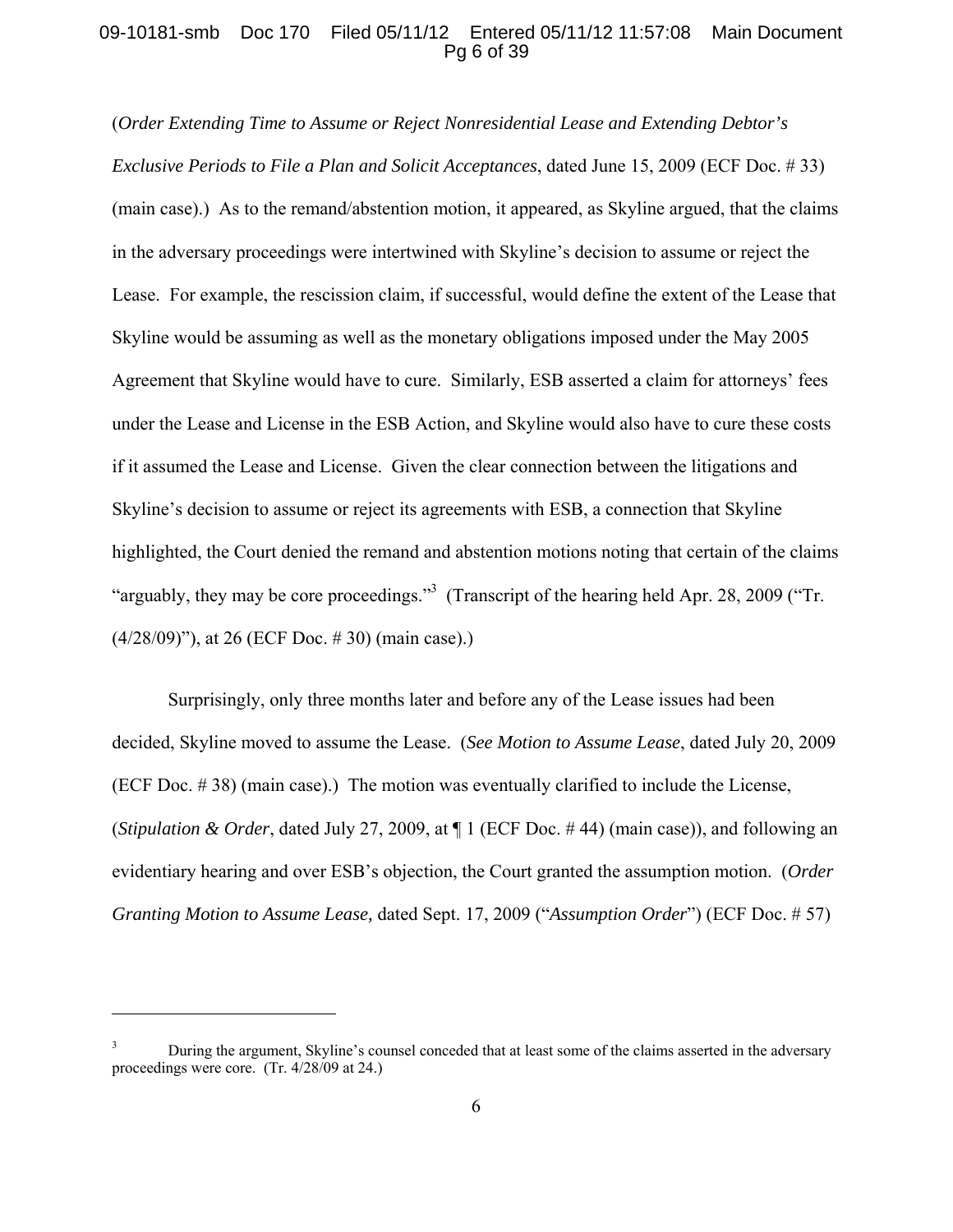## 09-10181-smb Doc 170 Filed 05/11/12 Entered 05/11/12 11:57:08 Main Document Pg 7 of 39

(main case).) The *Assumption Order* also encompassed the May 2005 Agreement. *Prior Decision*, 432 B.R. at 80.<sup>4</sup>

With this background, I turn to Skyline's jurisdiction-related objections. Skyline maintains that I should now grant the remand/abstention motion I previously denied for two reasons. First, even if the Court previously had subject matter jurisdiction, it now lacks postconfirmation subject matter jurisdiction because the plan was confirmed, and the case has been fully administered. (*New York Skyline, Inc.'s Memorandum of Law in Opposition to the Motion of Empire State Building L.L.C., Empire State Building, Inc. and Empire State Building Associates, L.L.C. for Summary Judgment and/or Dismissal*, dated Aug. 19, 2011 ("*Skyline Opposition*")*,* at 14-16 (ECF Doc. # 65).) Second, the Supreme Court's decision in *Stern v. Marshall* deprives this Court of the power to decide purely state law claims, but in any event, the procedures required by *Stern v. Marshall* will lead to delay. (*Id.* at 16-20.)

#### **1. Subject Matter Jurisdiction**

 $\overline{a}$ 

A court's subject matter jurisdiction is determined at the time that the action is commenced, and subsequent events do not affect it. *Freeport–McMoRan, Inc. v. K N Energy, Inc.*, 498 U.S. 426, 428 (1991) ("We have consistently held that if jurisdiction exists at the time an action is commenced, such jurisdiction may not be divested by subsequent events."); *Certain Underwriters at Lloyd's, London v. ABB Lummus Global, Inc.*, 337 B.R. 22, 25 (S.D.N.Y. 2005) (same). Subject matter jurisdiction over a removed claim is also determined by the facts existing at the time of removal. *In re WorldCom, Inc. Secs. Litig.*, 294 B.R. 553, 556 (S.D.N.Y. 2003).

<sup>4</sup> The assumption of the May 2005 Agreement provided one of the grounds for granting ESB's motion for summary judgment dismissing Skyline's rescission claim. *Prior Decision*, 432 B.R. at 82.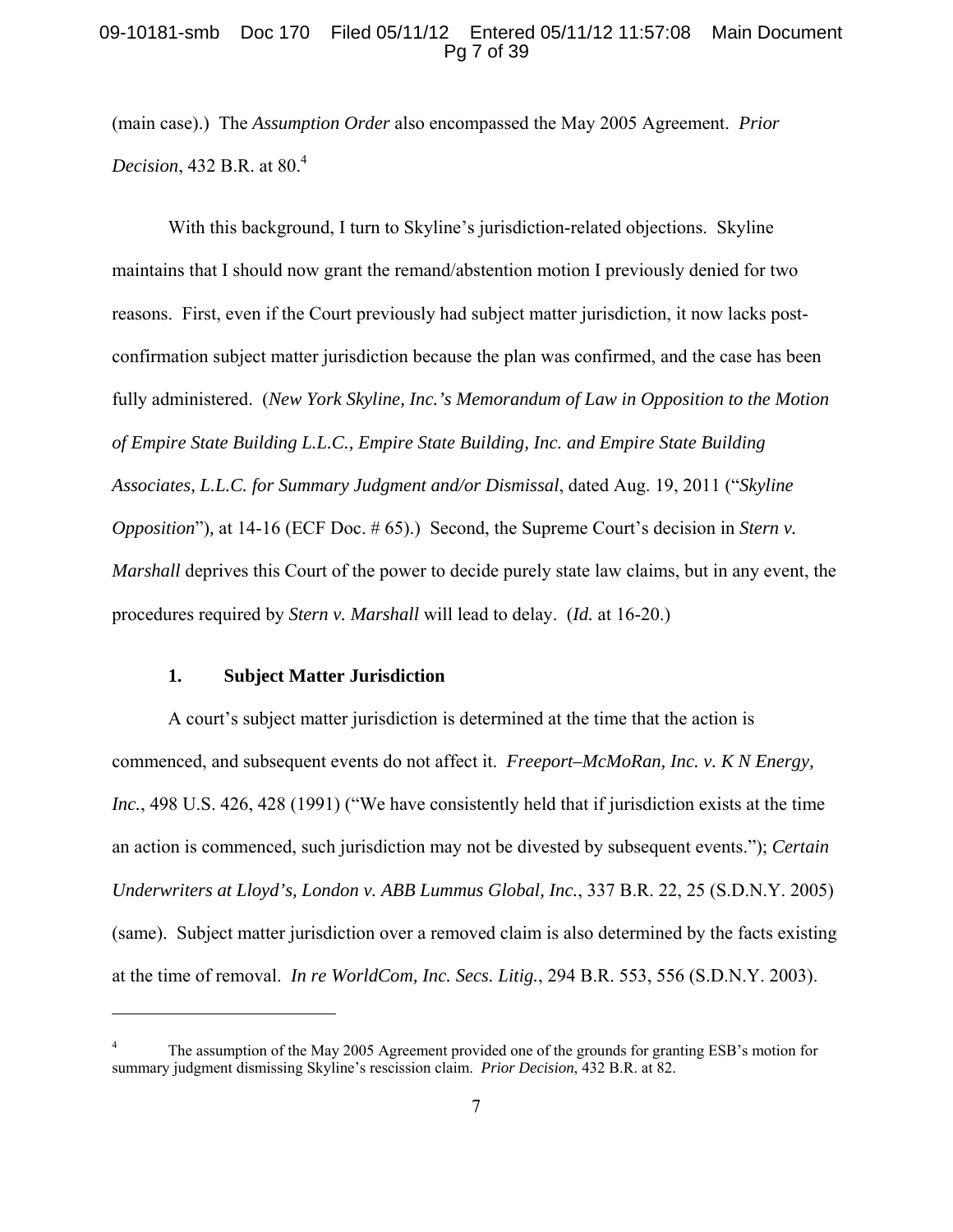#### 09-10181-smb Doc 170 Filed 05/11/12 Entered 05/11/12 11:57:08 Main Document Pg 8 of 39

Even the dismissal of the underlying bankruptcy case does not automatically deprive the bankruptcy court of jurisdiction to determine pending matters. *Porges v. Gruntal & Co. (In re Porges*), 44 F.3d 159, 162 (2d Cir. 1995) ("[N]othing in the Bankruptcy Code requires a bankruptcy court to dismiss related proceedings automatically following the termination of the underlying case.").

At the time that the State Court Action was removed and the ESB Action was commenced in this Court, the claims and counterclaims asserted, at a minimum, "related to" or were non-core claims in Skyline's bankruptcy case. Skyline was a party to each of the claims and counterclaims, and their resolution would have a "conceivable effect" on Skyline's estate. *See Publicker Indus., Inc. v. United States (In re Cuyahoga Equip. Corp.)*, 980 F.2d 110, 114 (2d Cir. 1992). Neither the confirmation of Skyline's plan nor anything else that subsequently occurred deprived this Court of its subject matter jurisdiction over those claims and counterclaims. Skyline's reliance on cases that concerned the commencement of postconfirmation litigation is misplaced.

## **2.** *Stern v. Marshall*

The Supreme Court's decision in *Stern v. Marshall*, 131 S. Ct. 2594 (2011), does not affect the jurisdictional analysis or alter the conclusion that the litigations should stay here. In *Stern*, the Court concluded on the facts presented that even though 28 U.S.C. § 157 denominated as "core" counterclaims asserted by the estate against creditors that filed proofs of claim, and further, authorized the bankruptcy court to enter a final judgment with respect to those counterclaims, the final judgment on the counterclaim in that case could not be entered by a non-Article III court. *Id.* at 2618.The holding in *Stern* did not concern the subject matter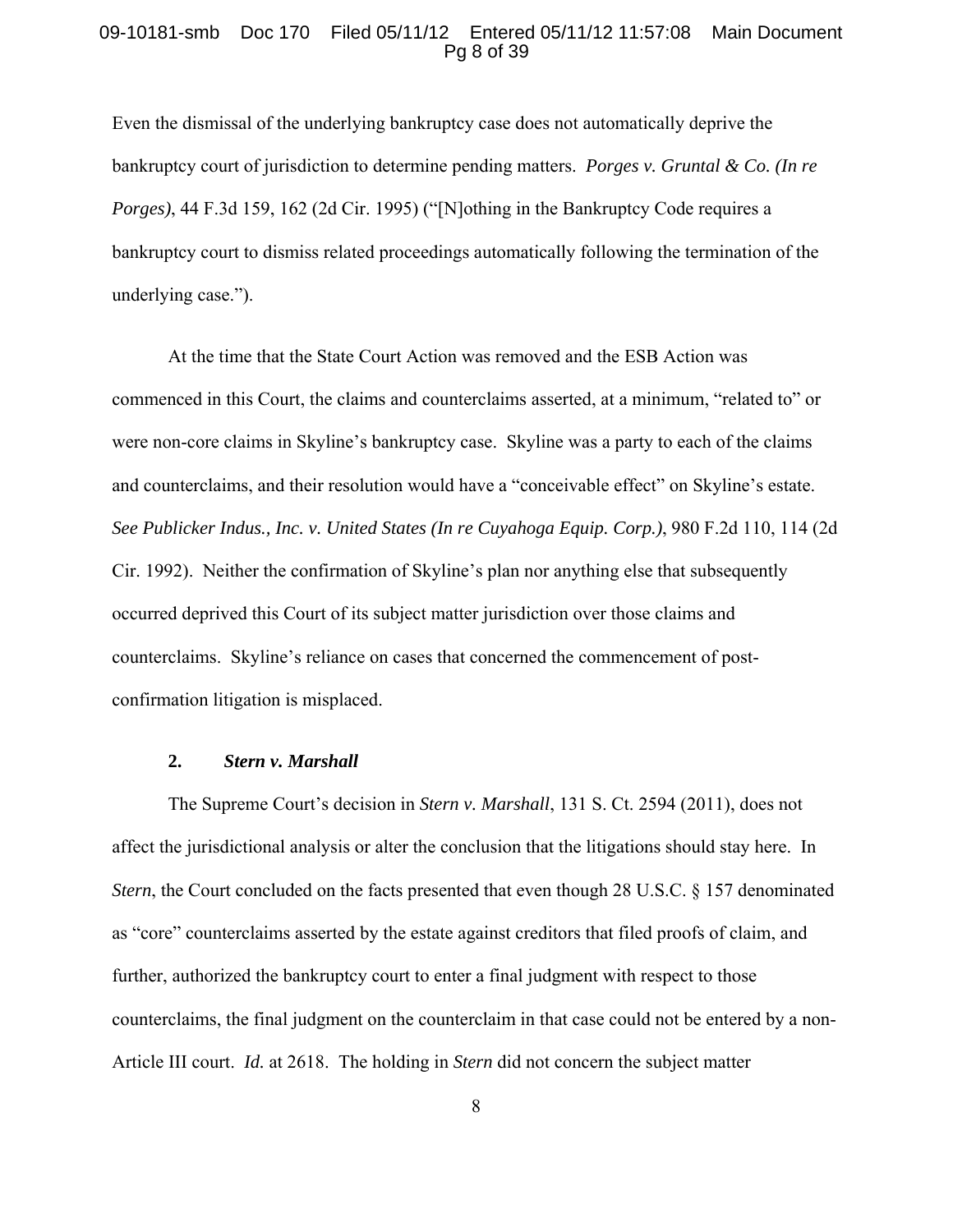#### 09-10181-smb Doc 170 Filed 05/11/12 Entered 05/11/12 11:57:08 Main Document Pg 9 of 39

jurisdiction of the bankruptcy court, but rather, the allocation of the authority as between the district court and the bankruptcy court to enter final judgments. *Id.* at 2607 ("Section 157 allocates the authority to enter final judgment between the bankruptcy court and the district court. *See* §§ 157(b)(1), (c)(1). That allocation does not implicate questions of subject matter jurisdiction."); *Ace Am. Ins. Co. v. DPH Holdings Corp. (In re DPH Holdings Corp.)*, 448 Fed. Appx. 134, 136 (2d Cir. 2011) ("Whether a proceeding is core or non-core is beside the point for determining jurisdiction because '[t]hat allocation [of core and non-core] does not implicate questions of subject matter jurisdiction.' [quoting *Stern*, 131 S. Ct. at 2607.] "So long as a proceeding is one or the other, the Bankruptcy Court possessed subject-matter jurisdiction.").

Moreover, *Stern* addressed the specific problem of an Article I court's authority to enter a final judgment in proceedings denominated by statute as core, and *had nothing* to do with noncore proceedings. With a few exceptions, the remaining claims asserted by Skyline and ESB are non-core; they arise from the parties' pre-petition agreements, and are based on state law. The Court has the authority to enter a final judgment on these claims because the parties have expressly consented. *See* 28 U.S.C. § 157(c)(2) (authorizing the bankruptcy court to hear and determine a "related to" proceeding with the consent of all parties). ESB consented in a letter to the Court dated August 11, 2011. (ECF Doc. # 63.) Skyline consented under the *Debtor's Fourth Amended Plan of Reorganization*, filed Aug. 13, 2010 (the "*Plan*") (ECF Doc. # 132) (main case), signed by Skyline's president and its counsel, (*id.* at 31), and ultimately confirmed by the Court. (*Order Confirming Debtor's Fourth Amended Plan of Reorganization*, dated Oct. 12, 2010 (ECF Doc. # 144) (main case).)

9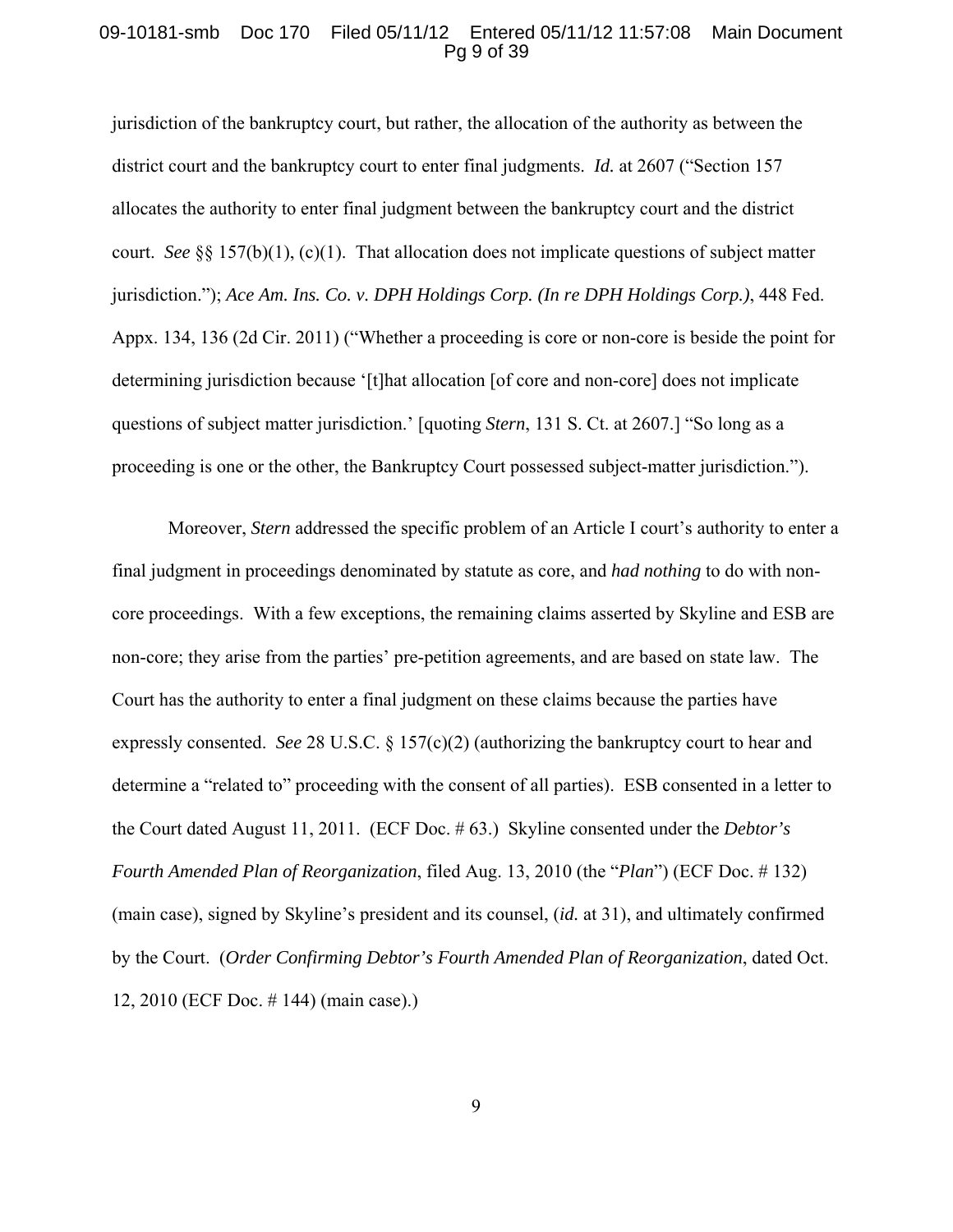## 09-10181-smb Doc 170 Filed 05/11/12 Entered 05/11/12 11:57:08 Main Document Pg 10 of 39

Article 11 of the *Plan* deals with the Court's post-confirmation jurisdiction. It provides, in pertinent part, that that the Court will have jurisdiction, *inter alia*, "[t]o determine any and all adversary proceedings, applications, and contested matters that are pending on the Effective Date," (*Plan* at § 11.1(b)), and "[t]o hear, determine and enforce all Claims and causes of action which may exist on behalf of the Debtor or the Debtor's Estate, including, but not limited to, any right of the Debtor or the Debtor's Estate to recover assets pursuant to the provisions of the Bankruptcy Code." (*Id.* at § 11.1(j).) Nothing compelled Skyline to include these provisions in the *Plan*. Separately and in combination, they reflect Skyline's consent to this Court's authority to hear and determine, and enter final judgments in connection with, all of the claims asserted in the State Court Action and the ESB Action which were pending on the date of confirmation.<sup>5</sup>

The same reasoning applies to ESB's core claim for attorneys' fees, but even without the parties' consent, the Court has authority to render a final judgment on that claim. When Skyline assumed the Lease and License, it was required to cure its pre-petition defaults. *See* 11 U.S.C. § 365(b)(1)(A). As discussed, ESB had a right to attorneys' fees under the Lease and License; its unpaid claims were pre-petition defaults disputed by Skyline. At the assumption hearing, the parties agreed that they would litigate the attorneys' fees as part of the trial in the adversary proceeding, (Transcript of the hearing held Aug. 5, 2009, at 10-11 (ECF Doc. # 55) (main case)), and the *Assumption Order* directed Skyline to escrow the money to pay the attorneys' fee claim.<sup>6</sup>

<sup>5</sup> Skyline contends that a party cannot confer subject matter jurisdiction by consent. The *Plan* does not constitute Skyline's consent to subject matter jurisdiction over pending claims that otherwise fall outside the Court's jurisdiction. Instead, Article 11 constitutes Skyline's consent to the Court's authority to enter a final judgment in connection with pending claims over which it has subject matter jurisdiction.

<sup>6</sup> The *Assumption Order* required Skyline to "escrow \$768,170.76 as and for disputed cure amounts pending further order of this Court." (*Assumption Order* at 2). The schedule attached to the *Assumption Order* identified the disputed and undisputed cure claims. The disputed cure claims specifically included security charges, access fees,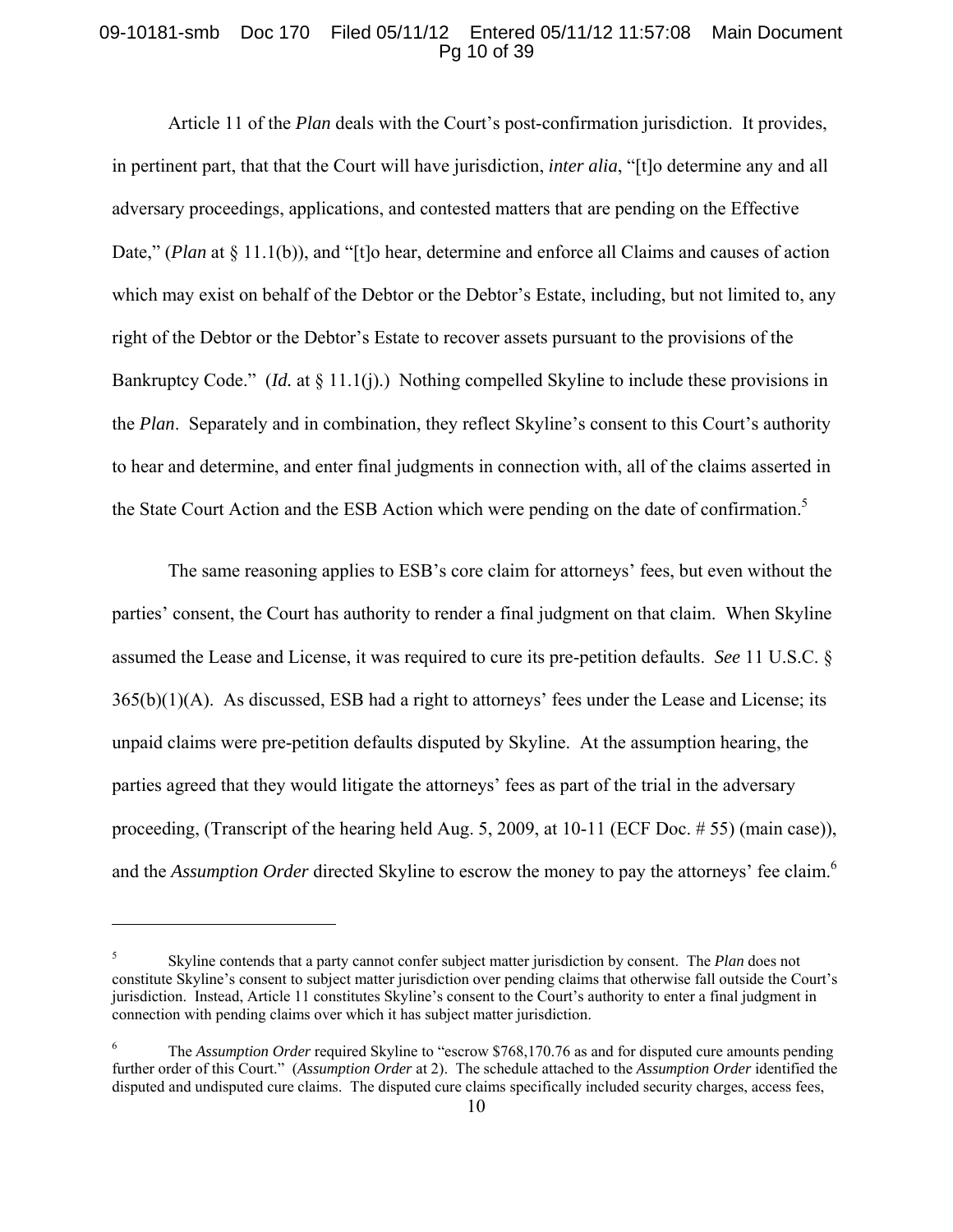## 09-10181-smb Doc 170 Filed 05/11/12 Entered 05/11/12 11:57:08 Main Document Pg 11 of 39

Although ESB's claim to attorneys' fees is based on contract, the assumption motion was a core matter, *see Cibro Petroleum Prods., Inc. v. City of Albany (In re Winimo Realty Corp.)*, 270 B.R. 108, 121 (S.D.N.Y. 2001); *In re Texaco, Inc.*, 77 B.R. 433, 437 (Bankr. S.D.N.Y. 1987), and the right to a prompt cure of prepetition defaults is, at bottom, part of the claim allowance process which is fundamentally core. A bankruptcy court can, therefore, render a final judgment as to those cure costs.

Finally, to the extent that Skyline appears to be asking the Court to reconsider its prior decision not to remand or abstain, I note that Skyline has not made such a motion, and even if it had, the motion to reconsider would be untimely (by nearly 3 years). Accordingly, the Court concludes that it has subject matter jurisdiction over the claims and counterclaims asserted in the State Court Action and the ESB Action, and has the authority to hear and determine and enter a final judgment on each of those claims.

## **B. The Motion for Summary Judgment**

# **1. Introduction**

1

Rule 56 of the Federal Rules of Civil Procedure, made applicable to this adversary proceeding by FED. R. BANKR. P. 7056, governs summary judgment motions. "The court shall grant summary judgment if the movant shows that there is no genuine dispute as to any material

electrical charges, late fees and attorneys' fees. It appears, however, that the only remaining monetary claim asserted by ESB relates to attorneys' fees.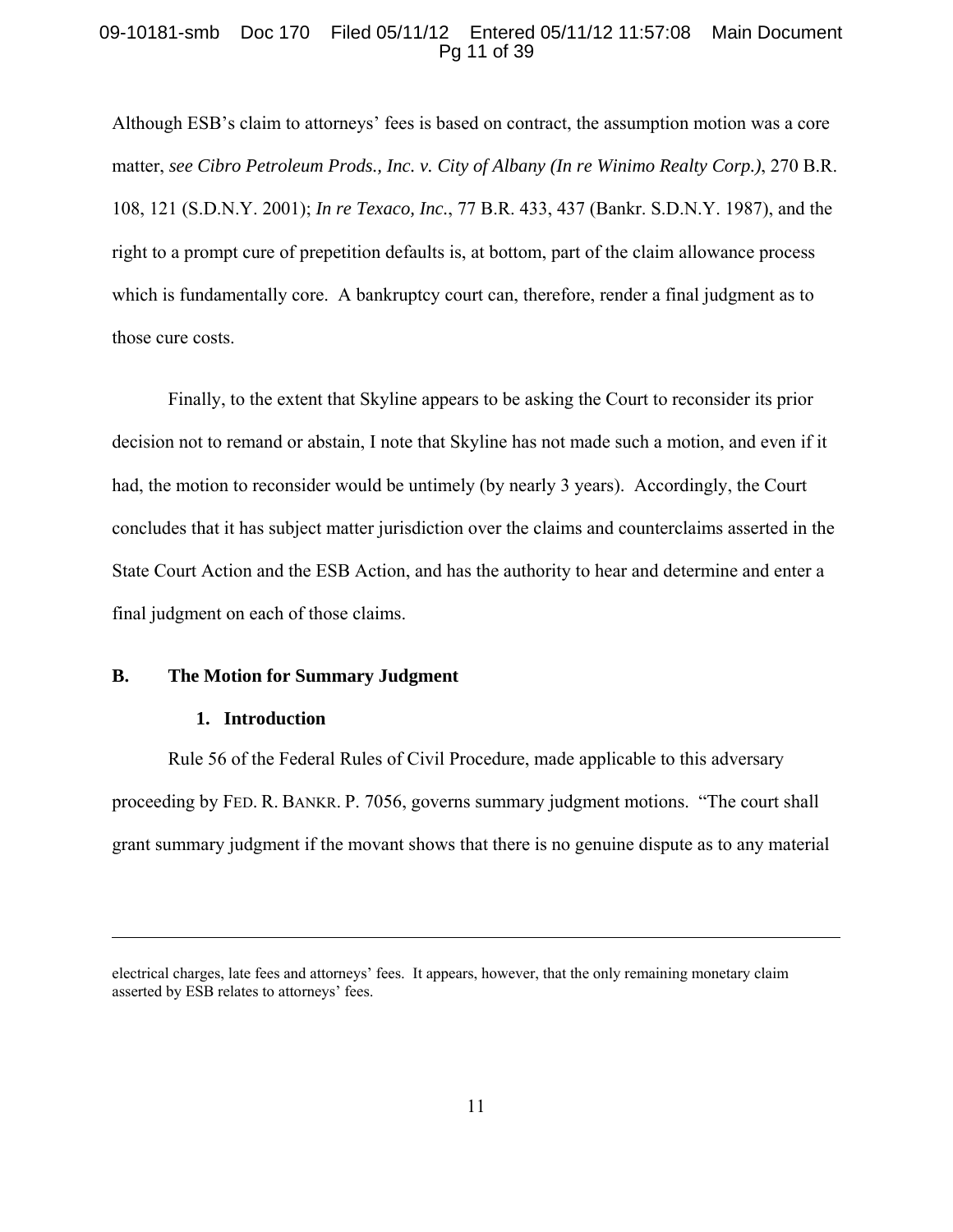## 09-10181-smb Doc 170 Filed 05/11/12 Entered 05/11/12 11:57:08 Main Document Pg 12 of 39

fact and the movant is entitled to a judgment as a matter of law." FED. R. CIV. P.  $56(a)$ . The moving party bears the initial burden of showing that the undisputed facts entitle him to judgment as a matter of law. *Rodriguez v. City of New York*, 72 F.3d 1051, 1060-61 (2d Cir. 1995). Where the non-moving party would have the burden of proof at trial, the movant may obtain summary judgment by showing that "little or no evidence may be found in support of the nonmoving party's case." *Gallo v. Prudential Residential Servs., L.P.*, 22 F.3d 1219, 1123-24 (2d Cir. 1994); *accord Celotex Corp. v. Catrett*, 477 U.S. 317, 322-23 (1986).

If the movant carries this initial burden, the nonmoving party must set forth specific facts that show triable issues, and cannot rely on pleadings containing mere allegations or denials. *Matsushita Elec. Indus. Co. v. Zenith Radio Corp.*, 475 U.S. 574, 586-87 (1986); *see Celotex Corp.*, 477 U.S. at 324. In deciding whether material factual issues exist, all ambiguities must be resolved and all inferences must be drawn in favor of the nonmoving party. *Matsushita*, 475 U.S. at 587.

# **2. Attorneys' Fees**

1

Count XI of the complaint filed in the ESB Action (the "*ESB Complaint*") (ECF Doc. # 1) (Adv. Proc. # 09-1107) seeks to recover attorneys' fees ESB incurred commencing and prosecuting the ESB Action as well as the fees incurred in connection with the State Court Action. (*Reply Memorandum of Law*, dated Sept. 16, 2011, at 14-15 (ECF Doc. # 70).) ESB

<sup>7</sup> ESB's motion is governed by the amendments to Rule 56 that became effective on December 1, 2010. Although some language has changed, the standard for granting summary judgment remains unchanged and the amendments will not "affect continuing development of the decisional law construing and applying these phrases." FED. R. Civ. P. 56 advisory committee's note (2010).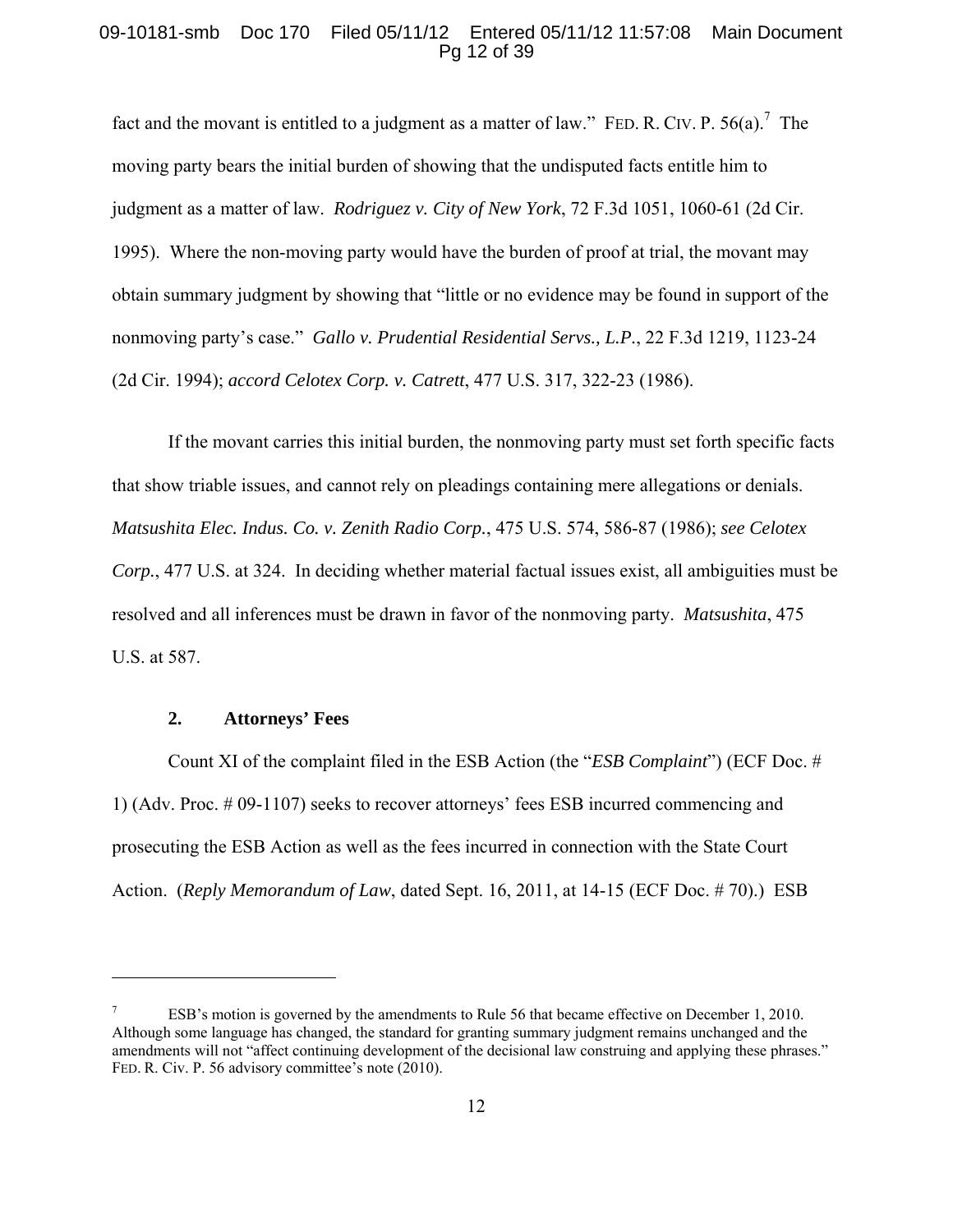## 09-10181-smb Doc 170 Filed 05/11/12 Entered 05/11/12 11:57:08 Main Document Pg 13 of 39

acknowledges that the amount of the fees is disputed, and its motion is limited to seeking partial summary judgment on the issue of Skyline's liability.

Article 5 of the original Lease states that if Skyline "shall at any time default hereunder, and if [ESB] shall institute an action or summary proceeding against [Skyline] based upon such default, then [Skyline] will reimburse [ESB] for the expense of reasonable attorneys' fees and disbursements thereby incurred by [ESB]."<sup>8</sup> Similarly, the License states: "If Licensee shall at any time default hereunder, and if Licensor shall institute an action against Licensee based upon such default, then Licensee will reimburse Licensor for the expense of reasonable attorney's fees and disbursements incurred by Licensor in connection with such default." (*Halligan Aff.* Ex. G, Art. 11.) In order for a landlord to recover its attorneys' fees under such a provision, it must prevail on its claim that the tenant defaulted under the lease. 1 HON. ROBERT F. DOLAN, RASCH'S NEW YORK LANDLORD AND TENANT, INCLUDING SUMMARY PROCEEDINGS § 12:6, at 527 (4d ed. 1998) ("RASCH").

Counts II through X in the ESB Complaint sought declaratory and equitable relief based upon alleged violations of the Lease and License. ESB dismissed Counts II through V without prejudice, and does not seek to recover attorneys' fees that it incurred in pursuing them. (*Memorandum of Law of Empire State Building Company L.L.C., Empire State Building, Inc., and Empire State Building Associates L.L.C. in Support of Their Motion for Summary Judgment on Count XI of their Complaint, on Their Second Counterclaim, and on New York Skyline, Inc.'s* 

<sup>8</sup> A copy of the original Lease is annexed as Exhibit F to the *Affidavit of Rosemary Halligan*, sworn to July 15, 2011 ("*Halligan Affidavit*") (ECF Doc. # 57).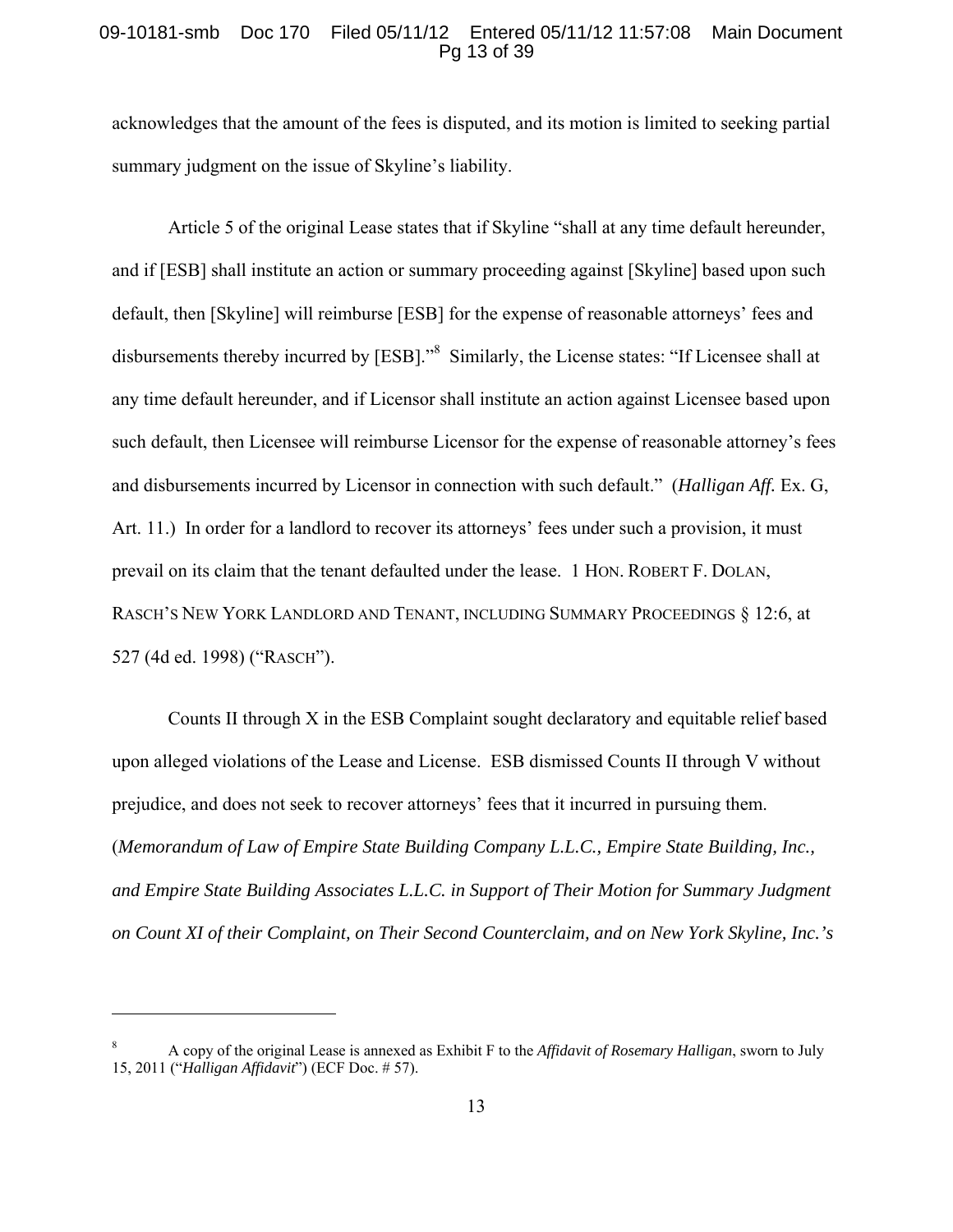# 09-10181-smb Doc 170 Filed 05/11/12 Entered 05/11/12 11:57:08 Main Document Pg 14 of 39

*Fourteenth, Fifteenth And Eighteenth Claims for Relief in Their Entirety*, dated July 15, 2011 ("*ESB Memo*"), at 7 n.3 (ECF Doc. #59).)

Counts VI through IX asserted claims for specific performance and injunctive relief relating to the absence of certain disclaimer language on Skyline's tickets, website and advertising. The Lease requires that "all tickets used by customers visiting the Attraction shall be imprinted on the reverse side thereof with such language as Landlord shall from time to time require explaining that Tenant is not affiliated with Landlord . . . ." (Article  $44(B)(1)(k)$ .) According to ESB, the disclaimer was missing. (*ESB Complaint* at ¶ 81.) Moreover, the Debtor's flyers, brochures and advertising did not include the disclaimer, required under the May 2005 Agreement to the effect that "New York SkyRide Theater is an independent business and is not affiliated with the owner of the Empire State Building or the Observatory at the top of the Empire State Building." (May 2005 Agreement at  $\P$  9.)<sup>9</sup> Finally, Skyline's website and the brochure contained on the website did not contain this disclaimer. (*ESB Complaint* at ¶ 82.)

Count X asserted a claim for specific performance based upon Skyline's failure to remove three outstanding violations on the premises issued by the Fire Department of New York. (*Id.* at ¶¶ 85, 151.) According to ESB, the violations related to the failure to maintain a public assembly permit. (*ESB Memo* at 7). The Lease requires Skyline to "comply with all laws, orders and regulations of any governmental authority having or asserting jurisdiction over the Premises, which shall impose any violation, order or duty upon Lessor or Lessee with respect to the premises or the use or occupancy thereof . . . ." (Lease, ¶ 14(a); *see also* Lease, ¶ 44(B)(1)(e)

<sup>9</sup>

The May 2005 Agreement is attached as Exhibit N to the *Halligan Affidavit*.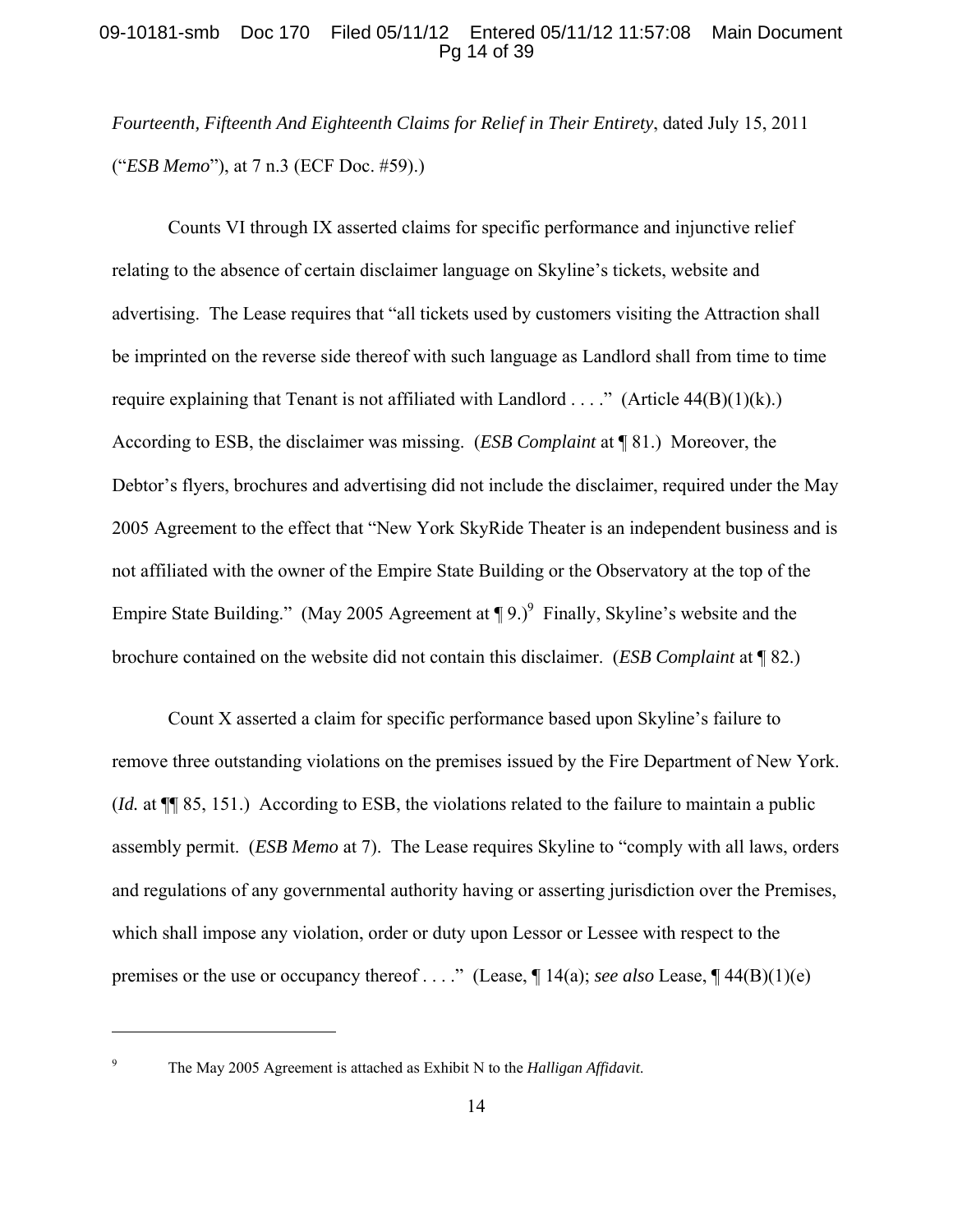### 09-10181-smb Doc 170 Filed 05/11/12 Entered 05/11/12 11:57:08 Main Document Pg 15 of 39

(Debtor must "comply with all requirements of law . . .").) Skyline has not disputed ESB's position that the clause would require it to remedy a Fire Department violation.

ESB's proof supports its claims under Counts VIII and IX, and accordingly, it has demonstrated its right to attorneys' fees based on Skyline's default. These counts pertain to the ticket disclaimer. During a hearing held on June 16, 2011, Skyline conceded that its agreement with ESB required these disclaimers, and they did not appear on the tickets. (*See* Transcript of the hearing held June 16, 2011, at 6-9 (ECF Doc. # 74).) Although Skyline's concession did not refer to the state of facts immediately prior to the commencement of the ESB Action, Skyline indicated that it was using up an old batch of "disclaimer-less" tickets, and would include the disclaimer when it ordered the next batch. (*Id.* at 5.) This implied that the default was ongoing, dating back at least to the May 2005 Agreement.

In its defense, Skyline contends that ESB cannot recover attorneys' fees in connection with the ticket disclaimer claim because it was settled and not litigated to a conclusion. After the June 16, 2011 hearing, the parties entered into a Stipulation and Order, dated July 5, 2011 ("*Stipulation & Order*") (ECF Doc. # 53).) Paragraph 2 memorialized the agreement concerning how Skyline would cure its failure to include the ticket disclaimers. The settlement gave ESB the full extent of the declaratory relief and specific performance it could have obtained if it had litigated this issue and prevailed. Thus, it prevailed on the "central relief sought" through the *Stipulation & Order*, and is entitled to attorneys' fees to the same extent as if it had litigated the claim to a successful conclusion. *See Acierno v. Faldich*, 782 N.Y.S.2d 509, 510 (N.Y. Sup. Ct. 2004).

15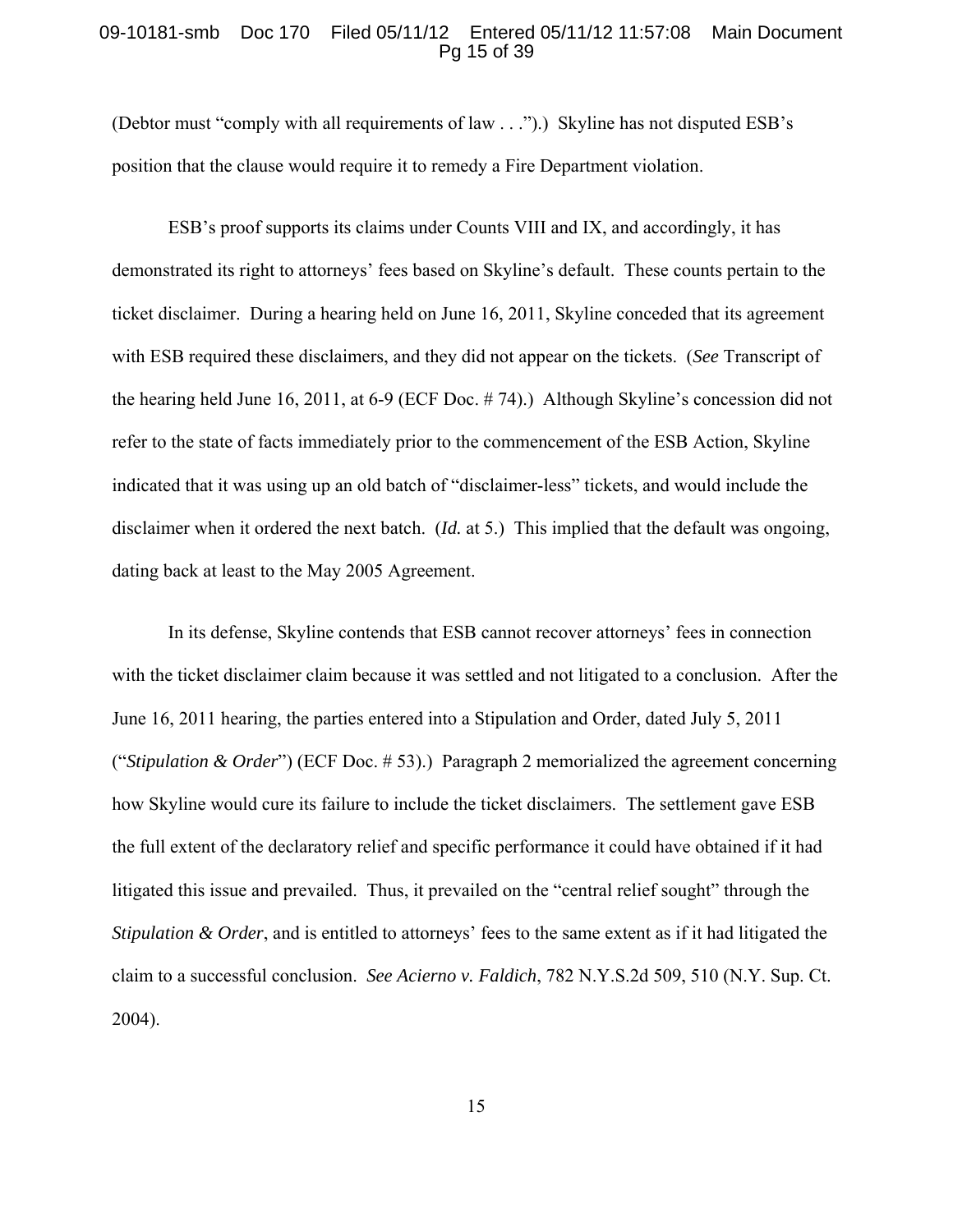## 09-10181-smb Doc 170 Filed 05/11/12 Entered 05/11/12 11:57:08 Main Document Pg 16 of 39

While the foregoing is sufficient to establish Skyline's liability for attorneys' fees in some amount, I conclude that the right to attorneys' fees with respect to Count X has not been established as a matter of law. It is true that Skyline admitted that "[t]he FDNY violation due to Skyline's public assembly permit was removed in February 2011." (*Compare [ESB's] Statement of Undisputed Facts*, dated July 15, 2011 ("*ESB's Rule 7056-1 Statement*"), at ¶ 36 (ECF Doc. # 56) *with New York Skyline, Inc.'s Local Rule 7056.1(c) Statement*, dated July 24, 2009 [*sic*] ("*Skyline's Rule 7056-1 Statement*"), at ¶ 36 (ECF Doc. # 64).) Hence, it conceded that for some period prior to February 2011, it was in violation of New York Fire Department regulations relating to public assembly permits.

Nevertheless, the evidence did not establish that these violations are the same violations referred to in the ESB Complaint beyond the statement in ESB's moving brief. Furthermore, these violations were not expressly dealt with in the *Stipulation & Order*, although this may be because ESB dismissed Count X one month earlier in the *Joint Final Pre-Trial Order*, dated June 16, 2011 ("*JPTO*"), at ¶ 2(a)(xxi) (ECF Doc. # 48), possibly as a result of the removal of the violation. In short, ESB has failed to show that it is entitled to judgment as a matter of law on this aspect of its claim for attorneys' fees.

Once ESB met its *prima facie* burden of demonstrating Skyline's liability for attorneys' fees on the ticket disclaimer claims,<sup>10</sup> the burden shifted to Skyline to show a material issue of fact or a defense to the claim. Skyline makes several arguments regarding why ESB cannot

Skyline contends that ESB failed to show that it incurred any attorneys' fees recoverable under the Lease and License. ESB obviously incurred fees attributable to Counts VIII and IX; it drafted the ESB Complaint and took other actions, including the execution of the *Stipulation & Order.* The amount of the fees, however, must be determined following the trial.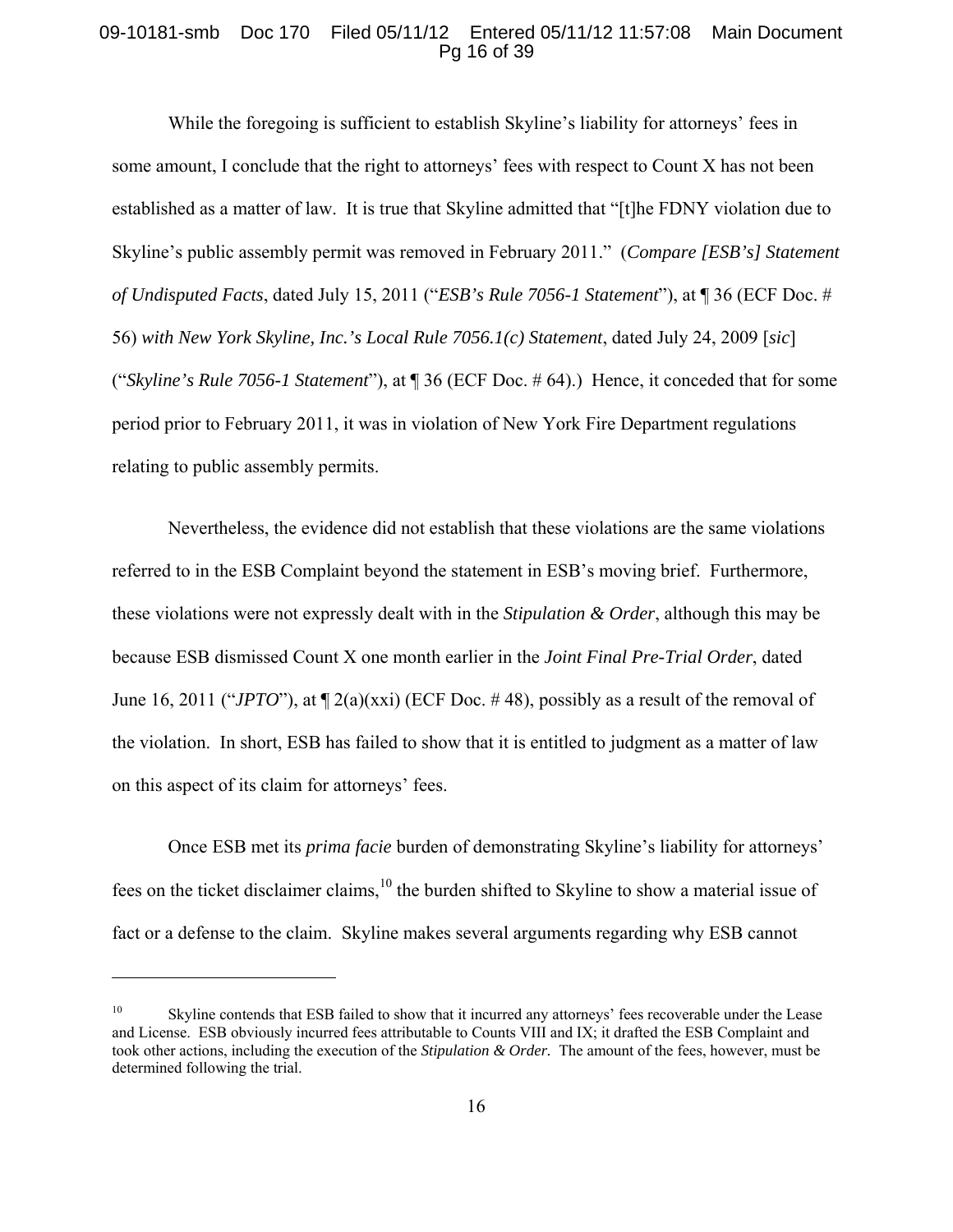## 09-10181-smb Doc 170 Filed 05/11/12 Entered 05/11/12 11:57:08 Main Document Pg 17 of 39

recover attorneys' fees, (*see Skyline Opposition* at 21-26), some of which pertain to all of ESB's claims and counterclaims and others of which only apply to the ESB Counterclaims.

In the first category, Skyline argues that ESB cannot recover attorneys' fees because it is not seeking to recover possession or reenter the premises, but instead, is requesting declaratory relief and specific performance. (*Id.* at 22-25.) ESB's right to recover attorneys' fees is not, however, limited to situations in which it seeks to reenter the premises or dispossess Skyline. The relevant provisions of the Lease (and License) permit ESB to recover attorneys' fees if it commences a proceeding as a result of Skyline's default,  $\frac{11}{11}$  and courts have upheld the right to recover attorneys' fees under similar provisions when the landlord seeks only declaratory or injunctive relief. *See In re Westview 74th St. Drug Corp.*, 59 B.R. 747, 757 (Bankr. S.D.N.Y. 1986) (examining relevant lease provision and contrasting it with provision in *Frank B. Hall & Co. of New York, Inc. v. Orient Overseas Assocs.,* 446 N.Y.S.2d 59 (N.Y. App. Div.), *aff'd*, 439 N.E.2d 395 (N.Y. 1982) which required the landlord to undertake affirmative action to reenter the premises or dispossess the tenant); *Allerand, LLC v. 233 East 18<sup>th</sup> St. Co., LLC.*, 798 N.Y.S.2d 399, 401 (N.Y. App. Div. 2005) (attorneys' fees recoverable in declaratory judgment action); *Duane Reade v. 405 Lexington, L.L.C.*, 798 N.Y.S.2d 393, 394 (N.Y. App. Div. 2005) (attorneys' fees recoverable in connection with landlord's counterclaim for injunctive and declaratory relief). In addition, although the Lease's attorneys' fees provision is included in a paragraph entitled "RELETTING, ETC.," Article 40 of the Lease states that the captions are included for convenience only, and are not to be construed as part of the Lease as a limitation on the scope of any of its provisions.

<sup>&</sup>lt;sup>11</sup> Skyline's argument also makes no sense in connection with the right to attorneys' fees under the License.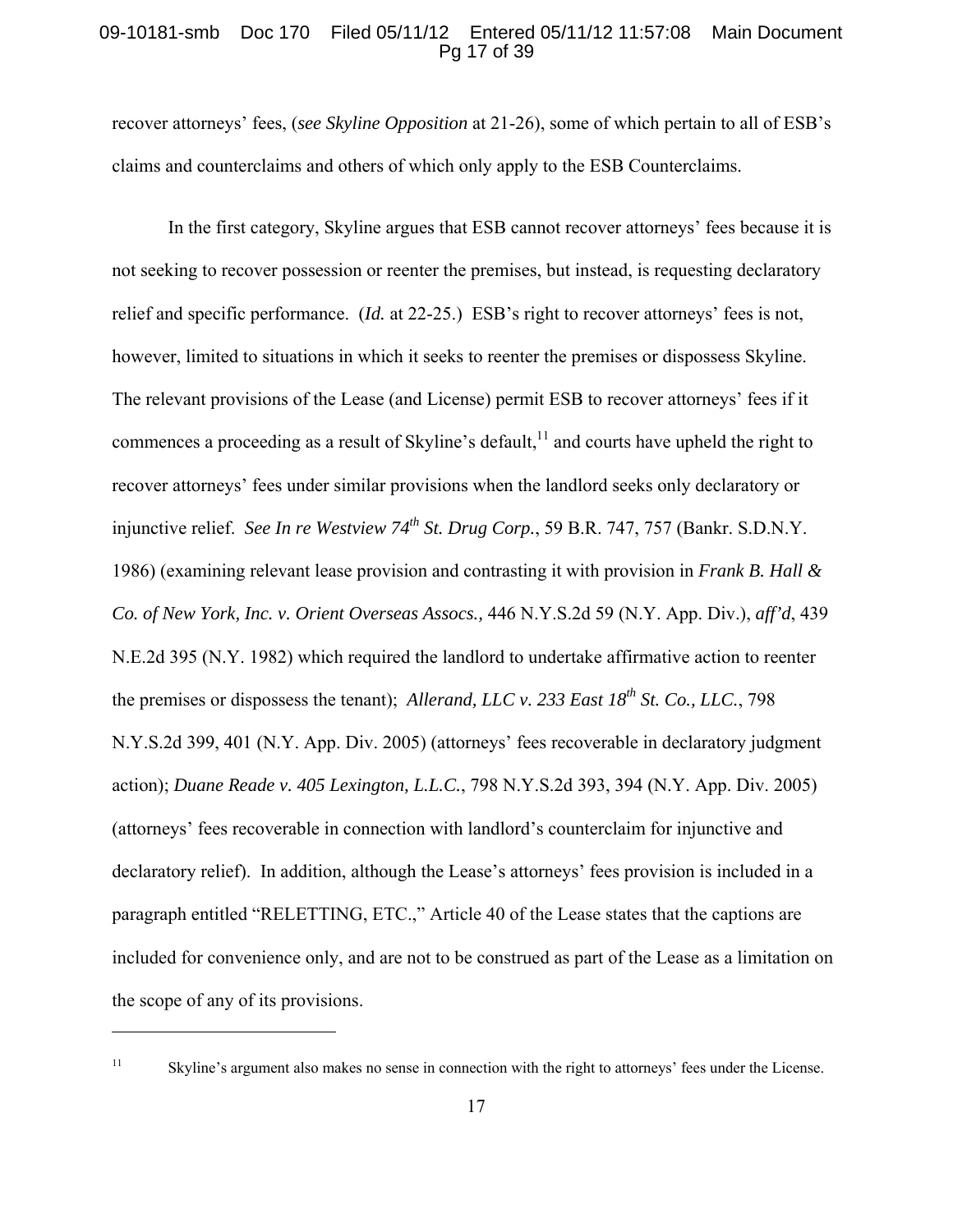## 09-10181-smb Doc 170 Filed 05/11/12 Entered 05/11/12 11:57:08 Main Document Pg 18 of 39

Skyline also contends that ESB cannot recover its attorneys' fees because none of its claims involve a "breach of a basic obligation of the lease." (*Skyline Opposition* at 24) (citing *Allerand LLC,* 798 N.Y.S.2d 399.) The attorneys' fee provision in the Lease is not limited to defaults involving basic lease obligations. Furthermore, although the cases cited by Skyline use this or similar phrases, they do not stand for the proposition that the landlord can recover attorneys' fees only when the tenant breaches a basic obligation under the lease.

The ESB Counterclaims are a different story. Initially, Skyline's argument that the assertion of a counterclaim in an action commenced by Skyline does not equate to the institution of an action within the meaning of the attorneys' fees provisions, (*see id.* at 21), lacks merit. Although there is older contrary authority, the more recent trend permits a landlord to recover attorneys' fees under similar provisions where the tenant commences the proceeding and the defendant-landlord asserts counterclaims based on the tenant's default. *See Duane Reade v. York Towers, Inc.*, 802 N.Y.S.2d 401, 402 (N.Y. App. Div. 2005) ("Plaintiff's obligation to reimburse the landlord for the expenses occasioned by its default is unaffected by the circumstance that it initiated the litigation in which the landlord's claims for reimbursement were eventually asserted."); *Duane Reade v. 405 Lexington, L.L.C.*, 798 N.Y.S.2d at 394 ("Inasmuch as the landlord was effectively compelled to seek relief against plaintiff through the assertion of counterclaims, plaintiff cannot reasonably complain that the landlord is not entitled to counsel fees merely because it had not affirmatively initiated its own legal proceeding to enforce the leases."); *Huron Assocs., LLC v. 210 East 86th St. Corp.*, 794 N.Y.S.2d 360, 361 (N.Y. App. Div. 2005) (reinstating the defendant-landlord counterclaim for attorneys' fees relating to the plaintiff-tenant's breach of the lease); *but see H. L. Klion, Inc. v. Venimore Bldg. Corp.*, 249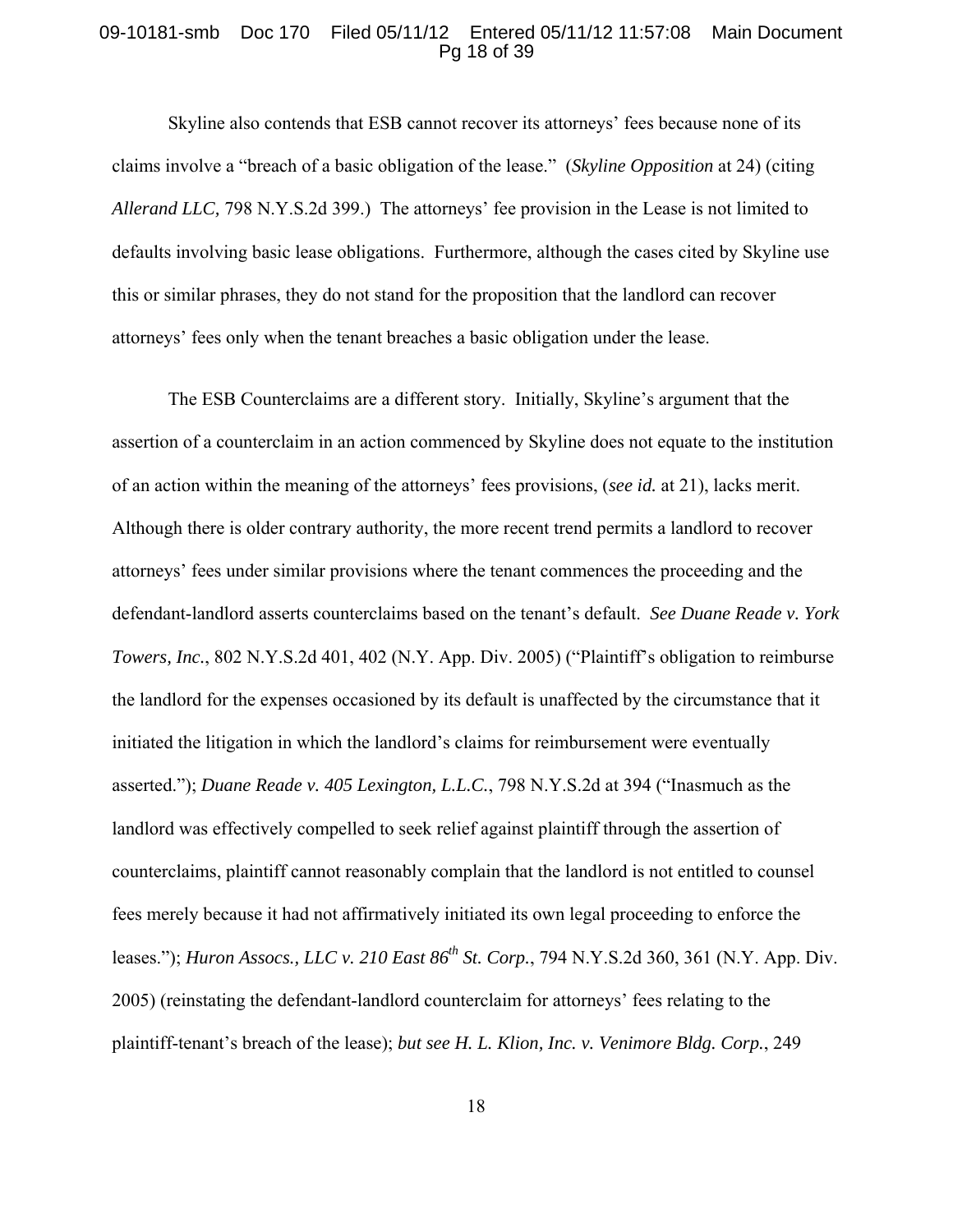## 09-10181-smb Doc 170 Filed 05/11/12 Entered 05/11/12 11:57:08 Main Document Pg 19 of 39

N.Y.S.2d 910, 911 (N.Y. App. Div.) ("[W]e do not believe defendant was entitled to the award of [attorneys' fees because] we do not find . . . the defendant's assertion of its counterclaim for declaratory judgment and its counterclaim for additional rent because of increases in taxes was the equivalent of the institution by defendant of 'an action or summary proceeding against the Tenant based upon \* \* \* default' of the tenant."), *aff'd in part & modified in part*, 203 N.E.2d 651 (N.Y. 1964).

ESB's objection based on the splitting of the cause of action for attorneys' fees is more significant. ESB asserted a claim for attorneys' fees in the ESB Action, but it did not include a counterclaim for attorneys' fees in the State Court Action. A claim for attorney's fees is an additional rent obligation that is interrelated with the claim for breach of the lease and constitutes a single cause of action. 1 RASCH § 12:6, at 527. Accordingly, the landlord must assert the claim for attorneys' fees in the same litigation in which it asserts a claim based on a breach of the lease. *E.g., 930 Fifth Corp. v. King*, 366 N.E.2d 875, 876 (N.Y. 1977); *Wavertree Corp. v. 136 Waverly Assocs.*, 685 N.Y.S.2d 693, 694 (N.Y. App. Div. 1999). Furthermore, the rule is not limited to prior litigation involving claims for unpaid rent, and applies to prior litigation involving non-financial defaults as well. *See 930 Fifth Corp.*, 366 N.E.2d at 876 (landlord's failure to seek attorneys' fees in prior proceeding involving a violation of the house rules regarding pets precludes the landlord from bringing a subsequent action to recover the attorneys' fees incurred in the prior proceeding).

Although ESB correctly contends that the two adversary proceedings have been treated as one for procedural purposes, they are still separate lawsuits subject to the rules relating to the splitting causes of action. *815 Park Ave. Owners, Inc. v. Metzger*, 672 N.Y.S.2d 860 (N.Y. App.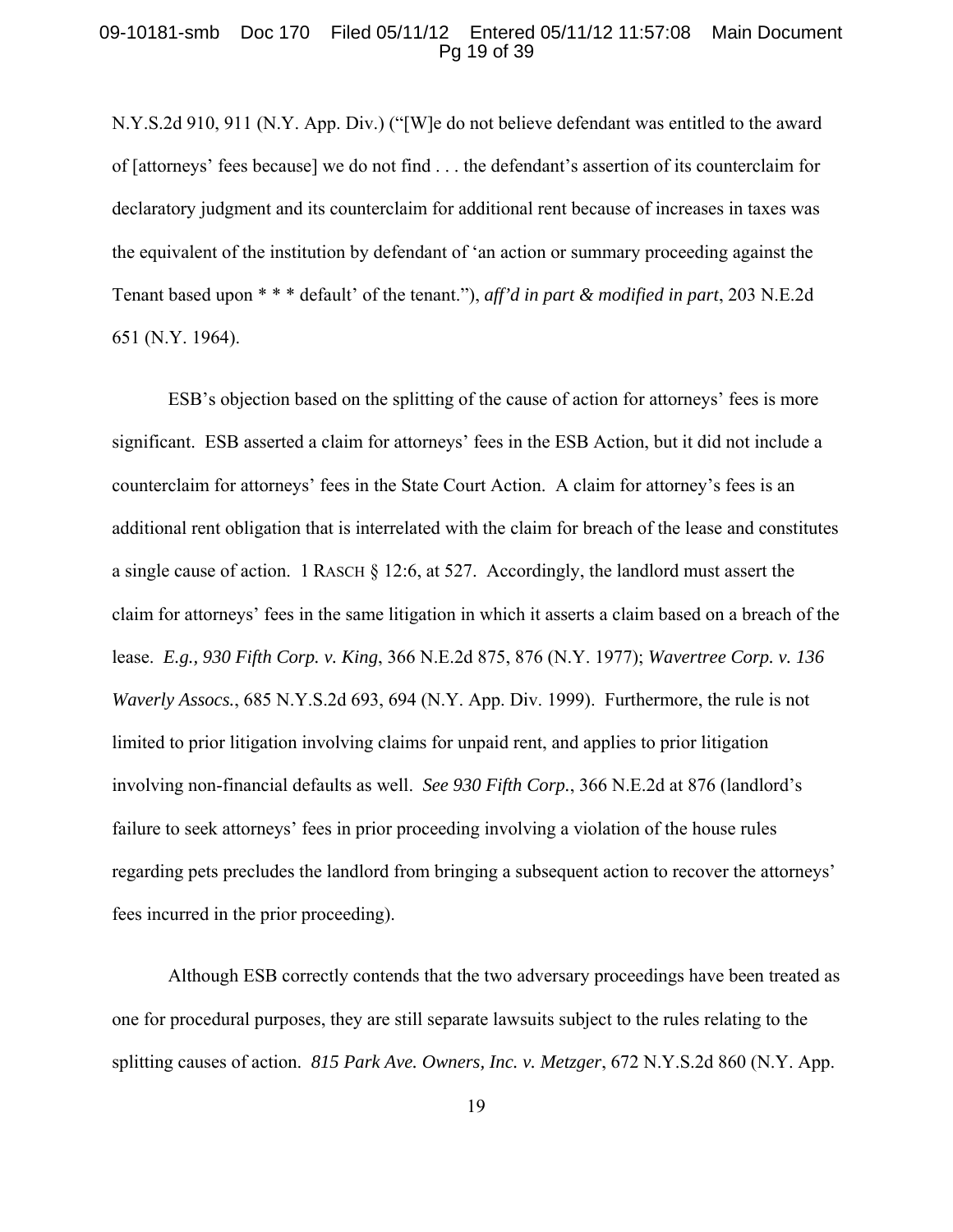#### 09-10181-smb Doc 170 Filed 05/11/12 Entered 05/11/12 11:57:08 Main Document Pg 20 of 39

Div. 1998), which ESB cites in opposition, is not contrary. There, a cooperative apartment corporation sued a tenant/shareholder for unpaid monthly maintenance arrears and also asserted a claim for attorneys' fees. After the plaintiff obtained a judgment on its cause of action for maintenance arrears and the defendant satisfied it, the court severed the claim for attorneys' fees. *Id.* at 861. The defendant apparently argued that the judgment was *res judicata*, *i.e.*, it extinguished the claim for attorney fees. *See id.*

The court rejected the defendant's argument, and ruled that although the claims were interrelated they were clearly distinct, and noted the common practice to sever the derivative claim for attorneys' fees upon granting judgment on the main claim. *Id.* In other words, the adjudication of the main claim followed by the severance and adjudication of the attorneys' fees claim is permissible provided that both claims are asserted in the same action. If the attorneys' fees claim is not asserted in the same action as the main claim, there is nothing to sever or try.

ESB makes the related argument that the rule against splitting a cause of action for attorneys' fees from the main claim only applies when the merits of the prior action were litigated to a conclusion. (*Reply Memorandum of Law of Empire State Building Company*  L.L.C., Empire State Building, Inc., and Empire State Building Associates L.L.C. in Further *Support of Their Motion for Summary Judgment on Count XI of their Complaint, on Their Second Counterclaim, and Dismissing New York Skyline, Inc.'s Fourteenth, Fifteenth And Eighteenth Claims for Relief in Their Entirety*, dated Sept. 16, 2011 ("*ESB Reply*"), at 15 (ECF Doc. #70).) It is true that in order for the landlord to recover its attorneys' fees, it must prevail on its claim that the tenant defaulted under the lease. 1 RASCH § 12:6, at 527. Furthermore, as *815 Park Ave. Owners* explained, it is permissible to first resolve the main claim, and if decided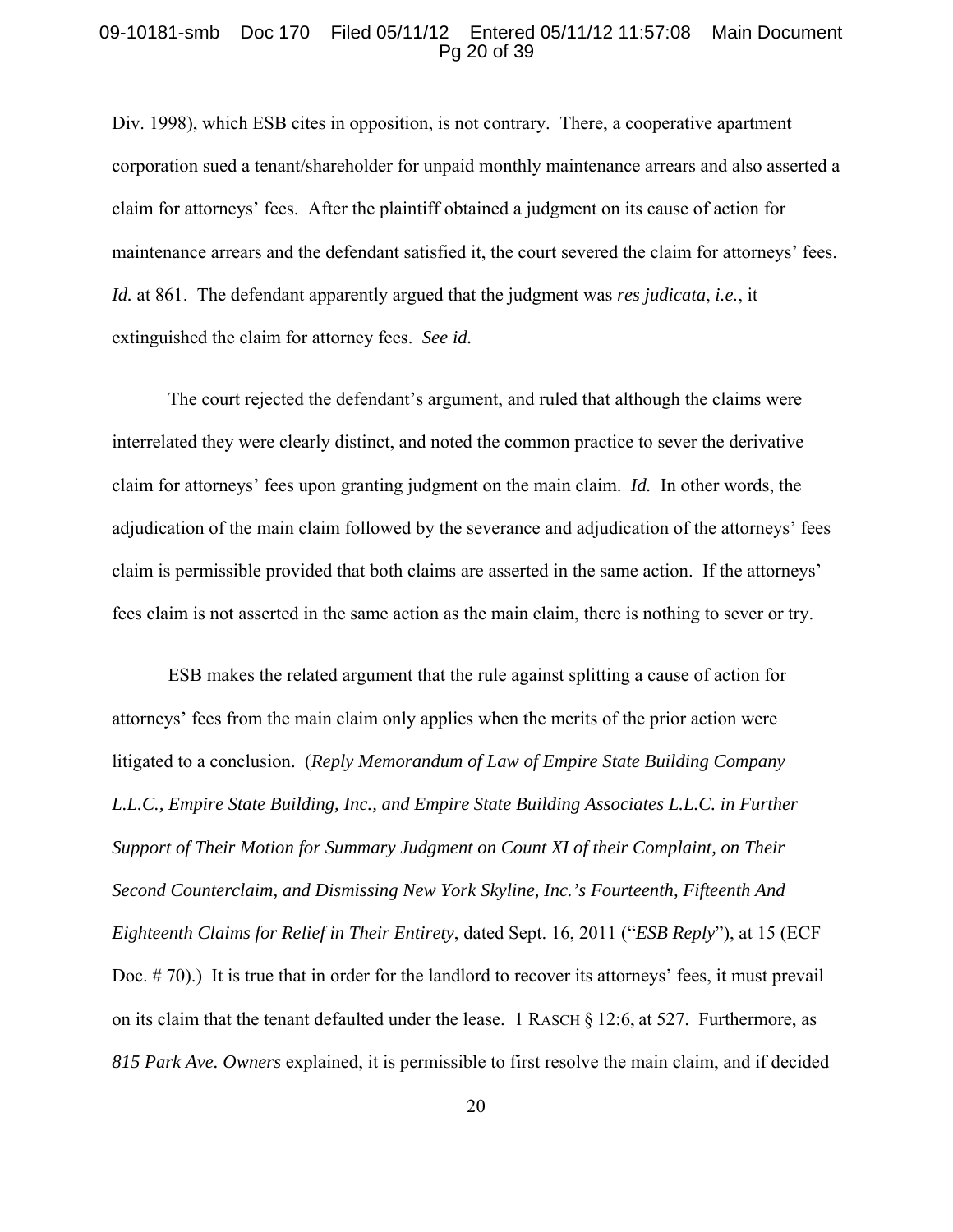### 09-10181-smb Doc 170 Filed 05/11/12 Entered 05/11/12 11:57:08 Main Document Pg 21 of 39

in the landlord's favor, to sever and then decide the claim for attorneys' fees. Nevertheless, as in *815 Park Ave. Owners*, the landlord must assert the claim for attorneys' fees in the same proceeding as the lease default claims.

Accordingly, ESB is not entitled to recover attorneys' fees in connection with the prosecution of the ESB Counterclaims. Although the parties have not discussed the issue, it would appear that ESB is also not entitled to recover attorneys' fees for defending Skyline's affirmative claims. Defensive litigation is not covered by the pertinent Lease and License provisions. Moreover, some of Skyline's claims are based on tort and were not even brought under the Lease and License.

### **3. Incentive Compensation**

The second ESB Counterclaim seeks a permanent injunction based, *inter alia*, on Skyline's alleged violation of paragraph 7(d) of the May 2005 Agreement. The latter states that "[a]ll NYSR [Skyline] employees and representatives who work in the NYSR Premises or in any area of or near the Building (including without limitation the Visitor Center) in the course of performing NYSR-related duties . . . [m]ust be salaried employees and not working on commission or other sales incentive." The parties agree that this provision was intended to prevent hard sell tactics by an employee whose compensation depended on the number of tickets he sold. Skyline admits that it has paid certain independent contractors on a commission basis, but denies that they work within the geographic limits set out in the May 2005 Agreement, that is, at or near the Building. The location of these so-called "hawkers" is a question of fact not ripe for determination in the current motion.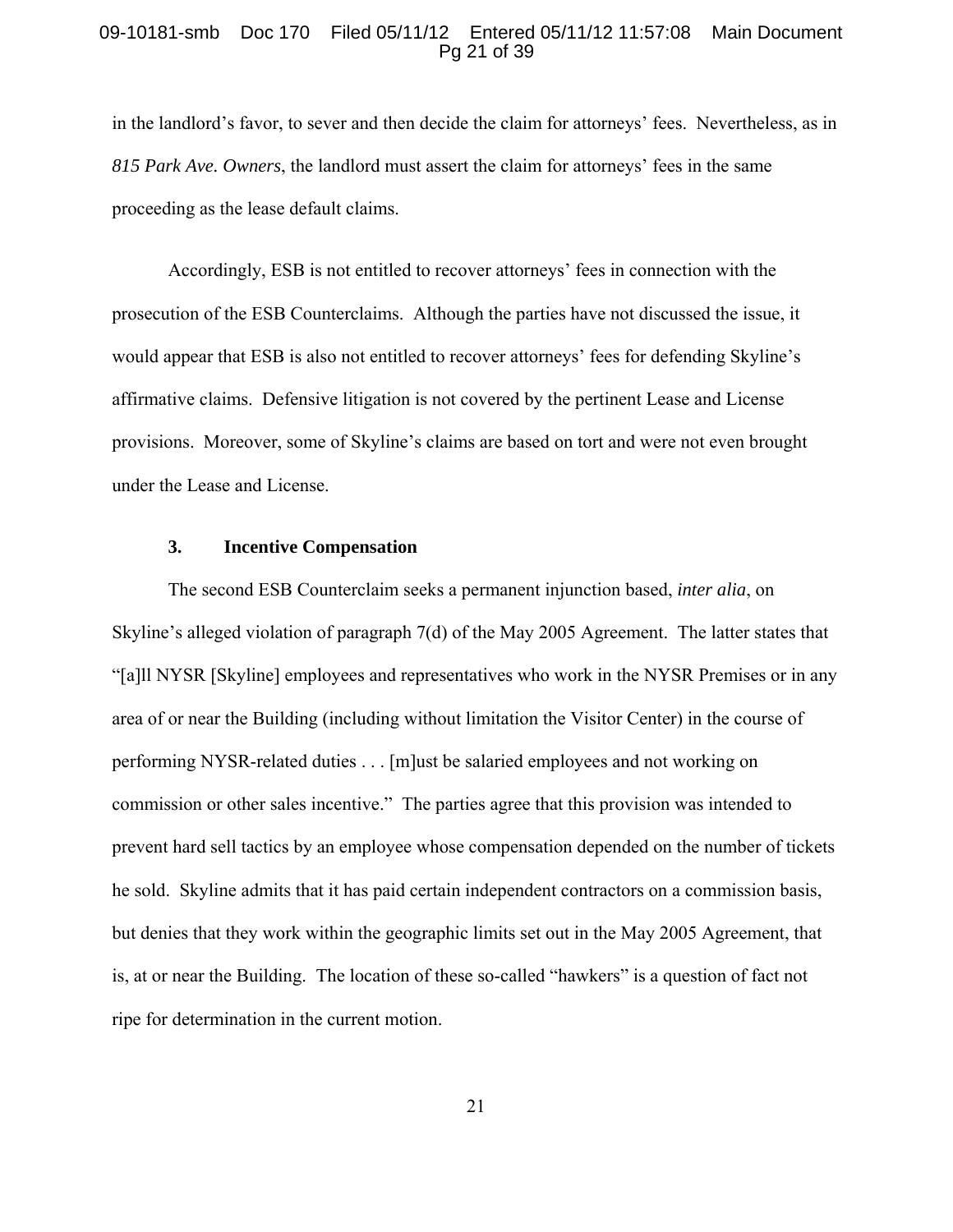### 09-10181-smb Doc 170 Filed 05/11/12 Entered 05/11/12 11:57:08 Main Document Pg 22 of 39

Skyline also admits, however, that it pays discretionary monthly bonuses to employees who work at or near the Building. According to Skyline, the payment of a bonus "is dependent on factors that an individual salesperson cannot control, including whether ESB sells Skyline tickets, whether tour operators and travel agents sell group tickets, whether Skyline promotional activities are successful, and whether customers buy tickets through Skyline's web site or at Skyline's box office." (*Skyline's Rule 7056-1 Statement* at ¶ 17.) Furthermore, "Skyline's monthly attendance figures are dependent, in addition to tickets sales by ESB and Skyline ticket agents, by group sales (i.e., tickets sold through travel agents, tour operators as well as groups that contact Skyline directly); Skyline's internet sales; sales via numerous travel-related internet web sites (such as Expedia, Wiretown, etc.); Skyline advertising in newspapers, brochures, handouts; Skyline promotional activities (e.g., tie-ins with Long Island Railroad, MetroNorth and New Jersey Transit); and direct sales at Skyline's box office at the Empire State Building." (*Id.* at  $\P$  18.) The question raised by the motion is whether paragraph 7(d) prohibits Skyline from paying a discretionary monthly bonus to its on-site employees which is based, at least in part, on its revenues.

When asked to interpret contractual language on a motion for summary judgment, the question is "whether the contract is unambiguous with respect to the question disputed by the parties." *Law Debenture Trust Co. v. Maverick Tube Corp.*, 595 F.3d 458, 465 (2d Cir. 2010) (quoting *Int'l Multifoods Corp. v. Commercial Union Ins. Co.*, 309 F.3d 76, 83 (2d Cir. 2002)); *Cont'l Ins. Co. v. Atl. Cas. Ins. Co.*, 603 F.3d 169, 180 (2d Cir. 2010). This presents a question of law. *Maverick Tube*, 595 F.3d at 465. A contract is ambiguous if it "could suggest more than one meaning when viewed objectively by a reasonably intelligent person who has examined the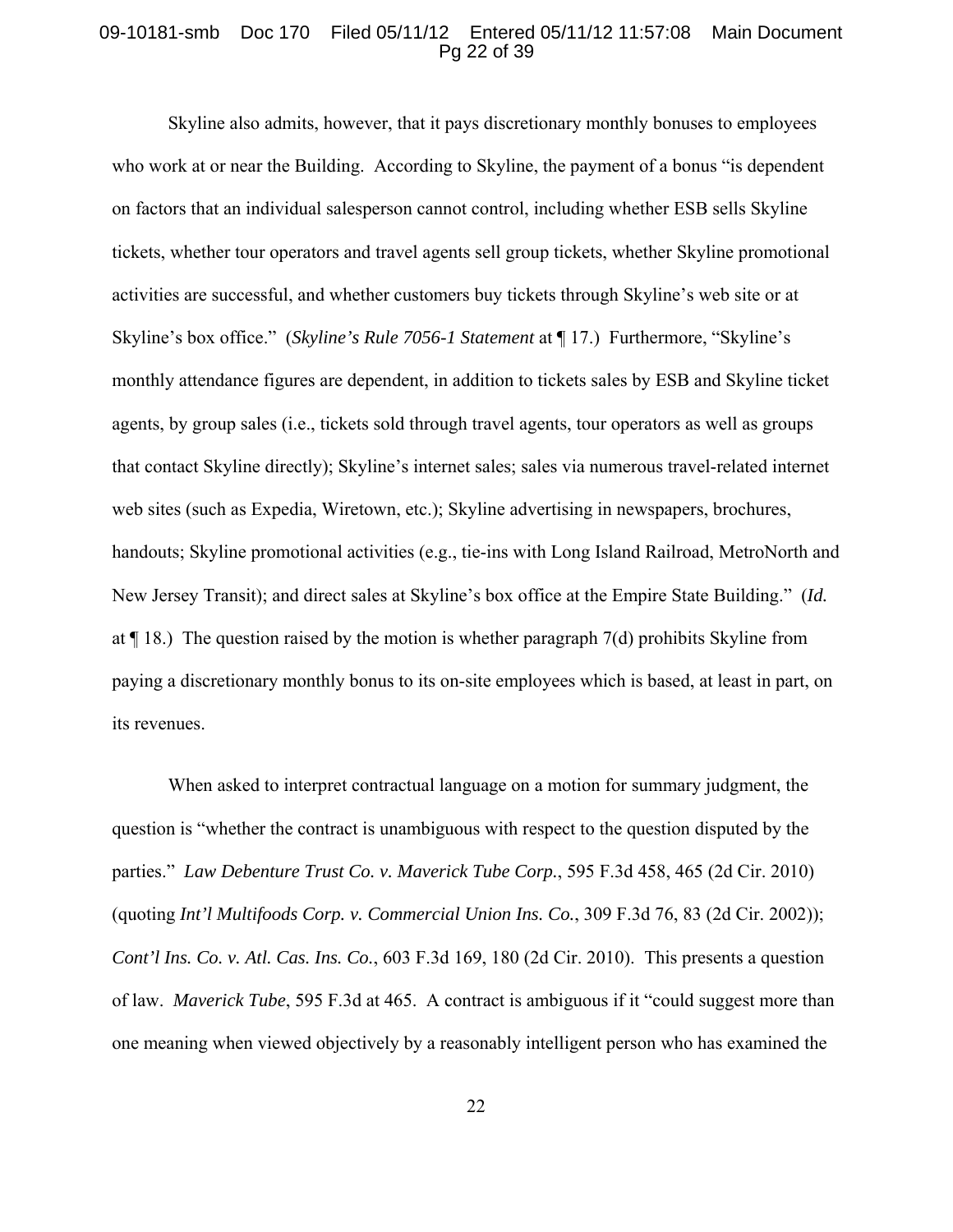### 09-10181-smb Doc 170 Filed 05/11/12 Entered 05/11/12 11:57:08 Main Document Pg 23 of 39

context of the entire integrated agreement and who is cognizant of the customs, practices, usages and terminology as generally understood in the particular trade or business." *Int'l Multifoods*, 309 F.3d at 83 (internal quotation marks omitted); *Cont'l Ins. Co.*, 603 F.3d at 180; *Maverick Tube*, 595 F.3d at 466. "[E]vidence outside the four corners of the document as to what was really intended but unstated or misstated is generally inadmissible to add to or vary the writing." *Maverick Tube*, 595 F.3d at 466 (quoting *W.W.W. Assocs., Inc. v. Giancontieri*, 566 N.E.2d 639, 642 (N.Y. 1990)).

"Language whose meaning is otherwise plain does not become ambiguous merely because the parties urge different interpretations in the litigation," *Hunt Ltd. v. Lifschultz Fast Freight, Inc.*, 889 F.2d 1274, 1277 (2d Cir. 1989), unless each is a "reasonable" interpretation. *Seiden Assocs., Inc. v. ANC Holdings, Inc.*, 959 F.2d 425, 428 (2d Cir. 1992); *accord Maverick Tube*, 595 F.3d at 467; *see Readco, Inc. v. Marine Midland Bank*, 81 F.3d 295, 299 (2d Cir. 1996) ("no ambiguity exists where the alternative construction would be unreasonable"). Furthermore, a contract is not ambiguous where the interpretation urged by one party would "strain[ ] the contract language beyond its reasonable and ordinary meaning." *Bethlehem Steel Co. v. Turner Constr. Co.*, 141 N.E.2d 590, 593 (N.Y. 1957); *accord Maverick Tube*, 595 F.3d at 467. "[I]f the agreement on its face is reasonably susceptible of only one meaning, a court is not free to alter the contract to reflect its personal notions of fairness and equity." *Greenfield v. Philles Records, Inc.*, 780 N.E.2d 166, 171 (N.Y. 2002); *accord Maverick Tube*, 595 F.3d at 468.

ESB takes the position that the May 2005 Agreement absolutely prohibits any compensation based on ticket sales. Skyline contends that the provision only prohibits compensating employee ticket sellers on an individual commission basis based upon the number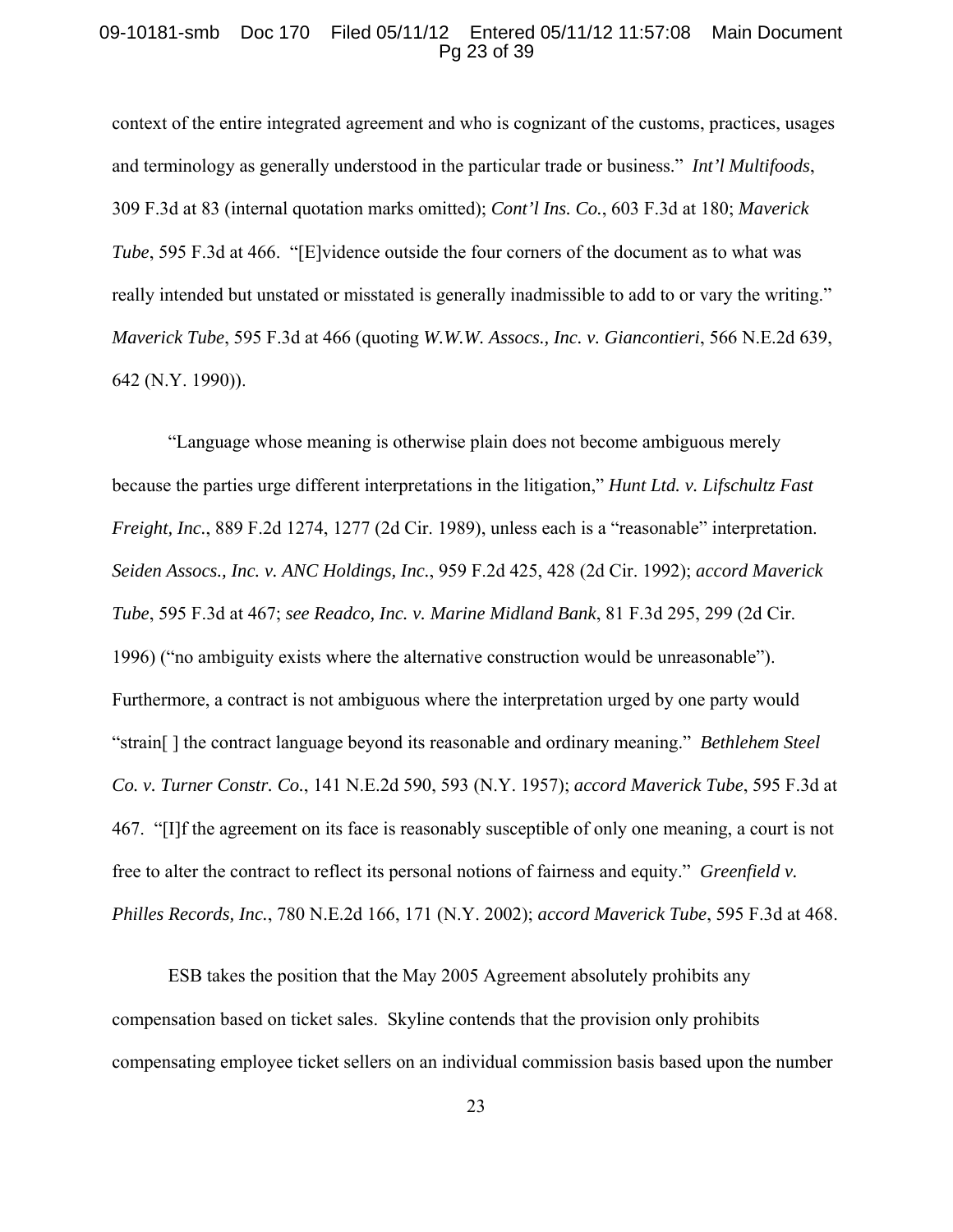### 09-10181-smb Doc 170 Filed 05/11/12 Entered 05/11/12 11:57:08 Main Document Pg 24 of 39

of sales that employee makes. I conclude that both interpretations are reasonable, and the provision is, therefore, ambiguous.

A "commission" refers to "a fee paid to an agent or employee for transacting a piece of business or performing a service . . . *esp[ecially]*: a percentage of the money received in a sale or other transaction paid to the agent responsible for the business." WEBSTER'S THIRD NEW INTERNATIONAL DICTIONARY UNABRIDGED 457 (1981) (emphasis in original). Thus, a "commission" generally refers to the compensation a salesman receives on a particular sale. On the other hand, a "sales incentive" is broader, and can include the more traditional commission as well as any other monetary or non-monetary consideration based on sales.

"Commissions" and "other sales incentives" arguably capture the type of discretionary bonus that Skyline pays to its on-site employees. Although no individual employee can directly control his own compensation based on the number of tickets he sells, all employees know that they can indirectly affect their compensation by selling more tickets as a group. On the other hand, the ESB interpretation would effectively prevent Skyline from ever paying its employees a bonus. While the payment of a bonus may be based on several criteria, a company's profitability—here, derived from ticket sales—is certainly a significant factor. Furthermore, as Skyline points out, tickets are sold off-site through the Internet and by tour operators and ticket brokers, and are even sold by ESB employees as part of a package that includes tickets to the Observatory. It is unreasonable to interpret the May 2005 Agreement to preclude Skyline from basing its bonus decisions on revenues generated by these sales. In light of the ambiguities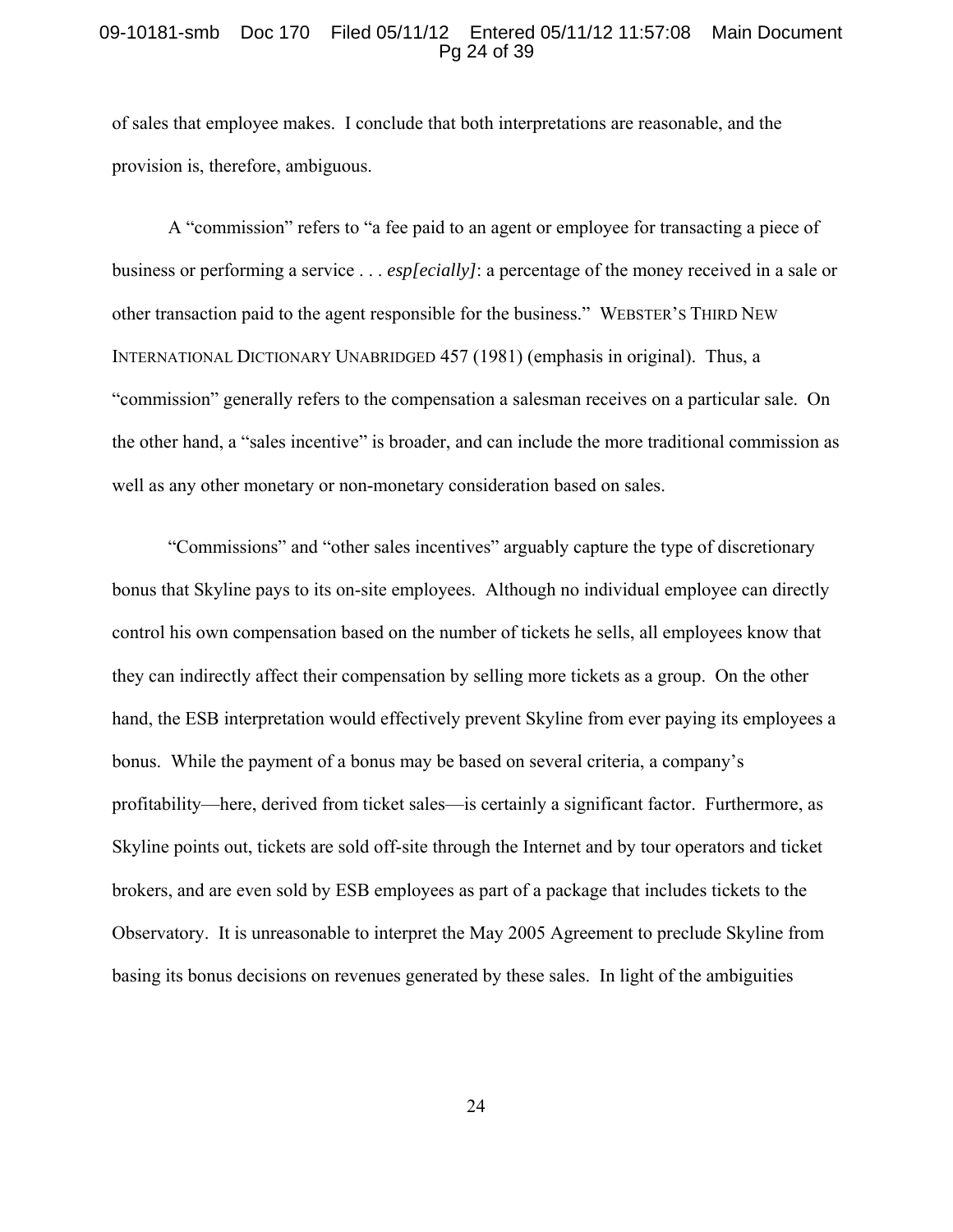## 09-10181-smb Doc 170 Filed 05/11/12 Entered 05/11/12 11:57:08 Main Document Pg 25 of 39

inherent in ¶ 7(d) of the May 2005 Agreement, a trial is necessary to resolve its meaning, and ESB's motion for summary judgment is denied.<sup>12</sup>

<sup>&</sup>lt;sup>12</sup> Skyline suggests that I should construe any ambiguities against ESB, the drafter of the May 2005 Agreement, under the principle of *contra proferentem*. (*Skyline Opposition* at 30.) *Contra proferentem* is a rule of last resort, and applies after all other aids to interpretation have been exhausted. *O'Neil v. Ret. Plan for Salaried Emps. of RKO Gen., Inc.*, 37 F.3d 55, 61 (2d Cir. 1994); *Record Club of Am. Inc., v. United Artists Records, Inc.*, 890 F.2d 1264, 1271 (2d Cir. 1989); *Schering Corp. v. Home Ins. Co*., 712 F.2d 4, 10 n.2 (2d Cir. 1983). It is premature to use the rule as a substitute for a trial.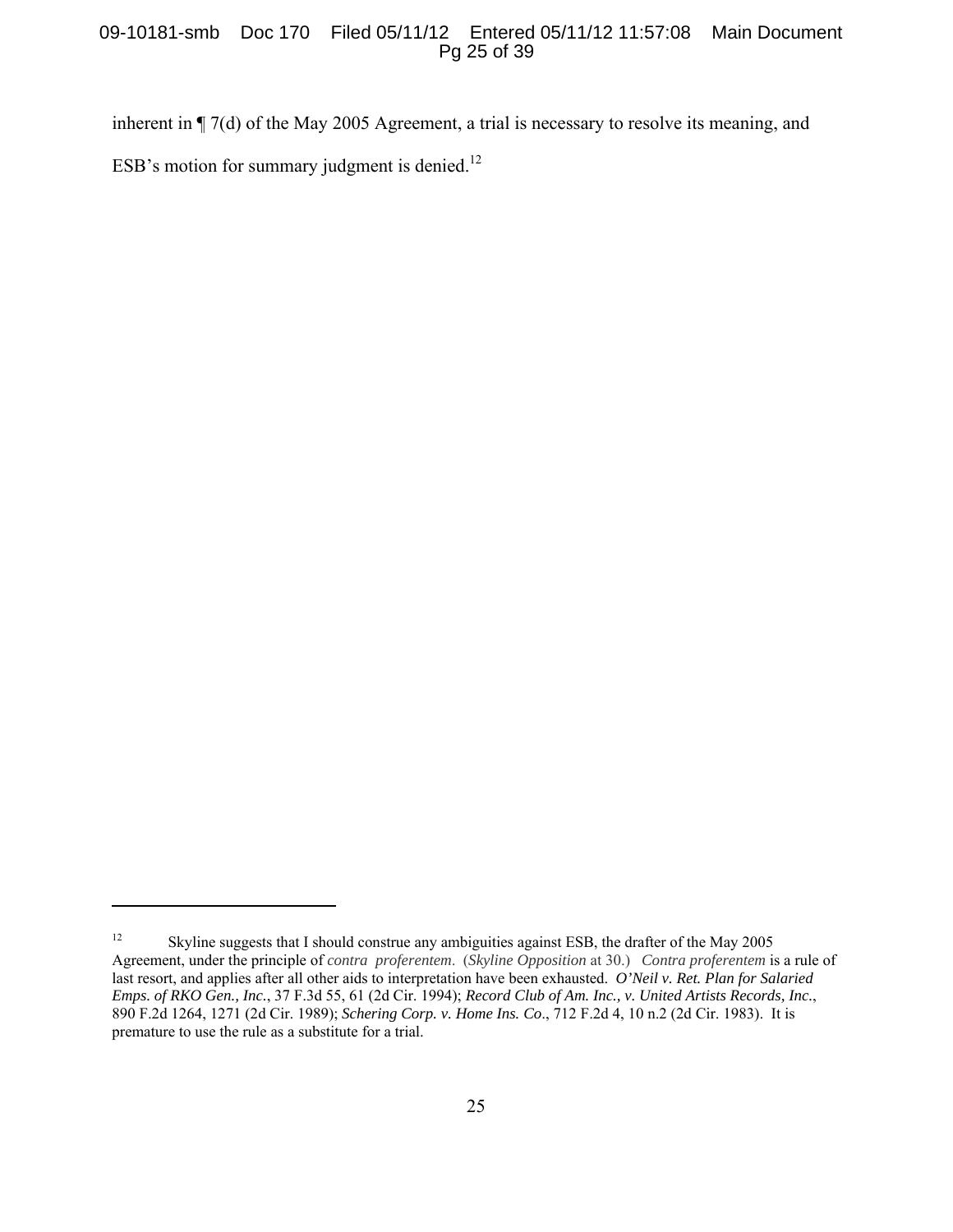# 09-10181-smb Doc 170 Filed 05/11/12 Entered 05/11/12 11:57:08 Main Document Pg 26 of 39

# **4. Good Faith and Fair Dealing**

Skyline's Fourteenth Claim for Relief in its Third Amended Complaint, ("*Skyline Complaint*") (ECF Doc. #30), alleges that ESB's conduct violated the implied covenant of good faith and fair dealing inherent in the Lease and License, and Skyline is entitled to recover, among other damages, its attorneys' fees incurred dealing with ESB's breaches.<sup>13</sup> Amplifying the claim in its opposition to ESB's motion, Skyline contends that it is entitled to recover its attorneys' fees because they reflect its consequential damages arising from ESB's bad faith initiation of baseless allegations and proceedings. (*Skyline Opposition* at 33-34.) ESB seeks summary judgment, arguing that the claim is a thinly disguised effort to circumvent the American Rule.

New York law implies a covenant of good faith and fair dealing in every contract. *Times Mirror Magazines, Inc. v. Field & Stream Licenses Co.*, 294 F.3d 383, 394 (2d Cir. 2002); *Carvel Corp. v. Diversified Mgmt. Group, Inc.*, 930 F.2d 228, 230 (2d Cir. 1991); *Dalton v. Educ. Testing Serv.*, 663 N.E.2d 289, 291 (N.Y. 1995). The covenant encompasses "any promises which a reasonable person in the position of the promisee would be justified in understanding were included," *Times Mirror Magazines*, 294 F.3d at 394 (citation omitted), "a pledge that 'neither party shall do anything which will have the effect of destroying or injuring the right of the other party to receive the fruits of the contract,'" *Dalton*, 663 N.E.2d at 291 (quoting *Kirke La Shelle Co. v. Armstrong Co.*, 188 N.E. 163, 167 (N.Y. 1933)), and "[w]here the contract contemplates the exercise of discretion, this pledge includes a promise not to act arbitrarily or irrationally in exercising that discretion." *Dalton*, 663 N.E.2d at 291.

1

<sup>13</sup> Skyline has dismissed any claim for damages accruing prior to May 27, 2005. (*JPTO* at ¶ 2(a)(xii).)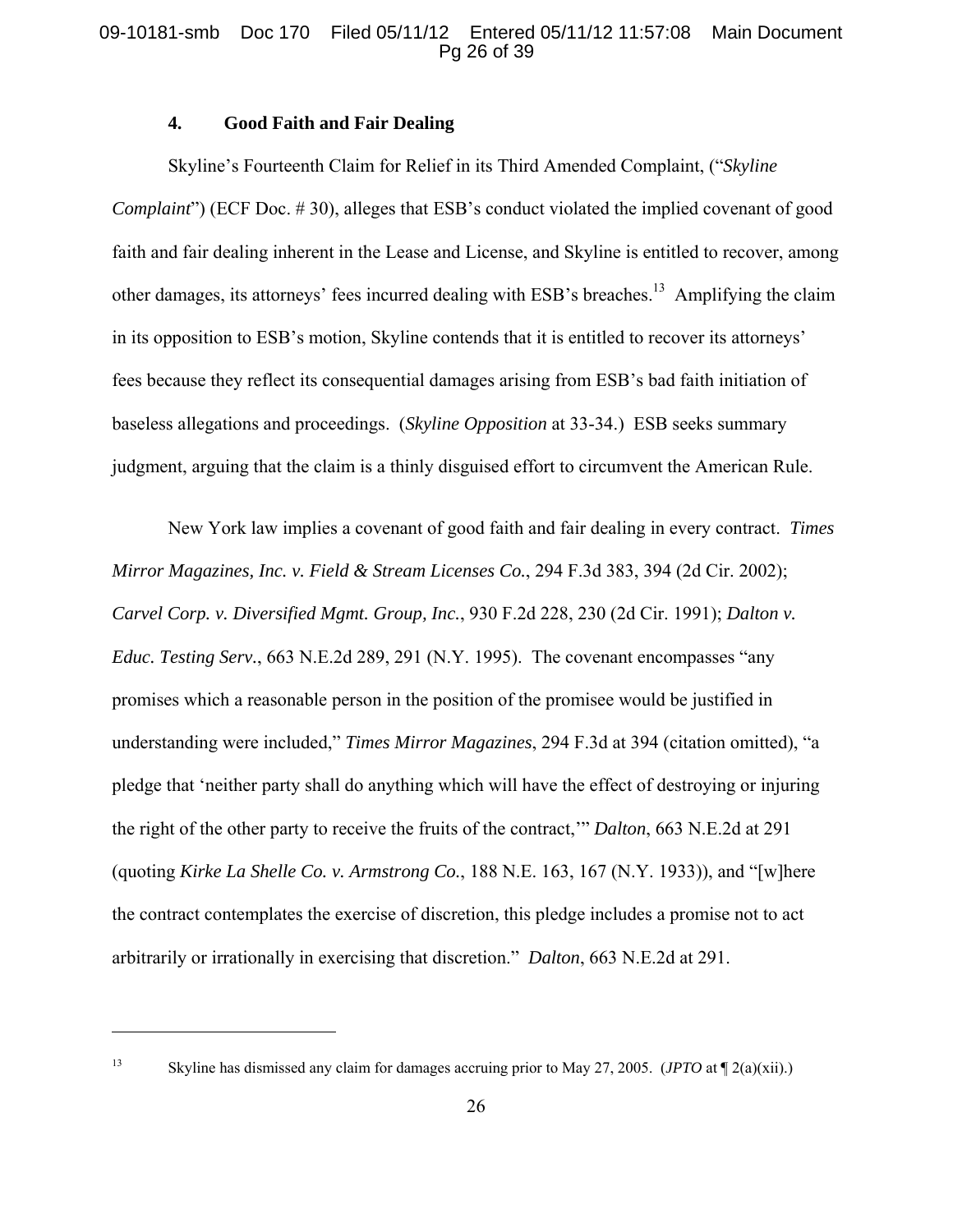## 09-10181-smb Doc 170 Filed 05/11/12 Entered 05/11/12 11:57:08 Main Document Pg 27 of 39

The covenant is not, however, boundless. It cannot imply terms that "'would be inconsistent with other terms of the contractual relationship," *id.* at 291-92 (quoting *Murphy v. Am. Home Prods. Corp.*, 448 N.E.2d 86, 91 (N.Y. 1983)); *accord Times Mirror Magazines*, 294 F.3d at 394, or create independent obligations beyond those set forth in the contract. *See Warner Theater Assocs. Ltd. P*=*ship v. Metro. Life Ins. Co*., No. 97 Civ. 4914, 1997 WL 685334, at \*6 (S.D.N.Y. Nov. 4, 1997) ("The duty of good faith arises only to control how the parties carry out the rights and duties they have undertaken under the contract; it does not give rise to independent obligations by itself.") (Sotomayor, D.J.), *aff'd*, 149 F.3d 134 (2d Cir. 1998); *CIBC Bank & Trust Co. Cayman Ltd. v. Banco Cent. do Brasil*, 886 F. Supp. 1105, 1118 (S.D.N.Y. 1995) ("[A]lthough the obligation of good faith is implied in every contract, it is the terms of the contract which govern the rights and obligations of the parties.") (citation omitted). Finally, as even Skyline concedes, New York law does not support a separate claim for the breach of the implied covenant of good faith and fair dealing when it is based on the same facts as the breach of contract claim. (*Skyline Opposition* at 33.)

Initially, ESB contends that the Fourteenth Claim duplicates the Fourth Claim, but I disagree. The latter alleges a breach of the May 2005 Agreement relating to the resolution of disputes, the location of employees, the discipline of employees, the installation of signage and monitors and the imposition of a security fee. (*Skyline Complaint* at ¶ 137.) The thrust of the Fourteenth Claim is that ESB breached the implied covenant by committing a variety of harassing acts, including sending baseless notices to cure relating to Skyline's operation of a gift shop, the sale of prohibited items, (*id.* at ¶ 8), and the sale of tickets to other New York City tourist attractions, (*id.* at ¶ 9), and its complaints about popcorn odors, advertising activities and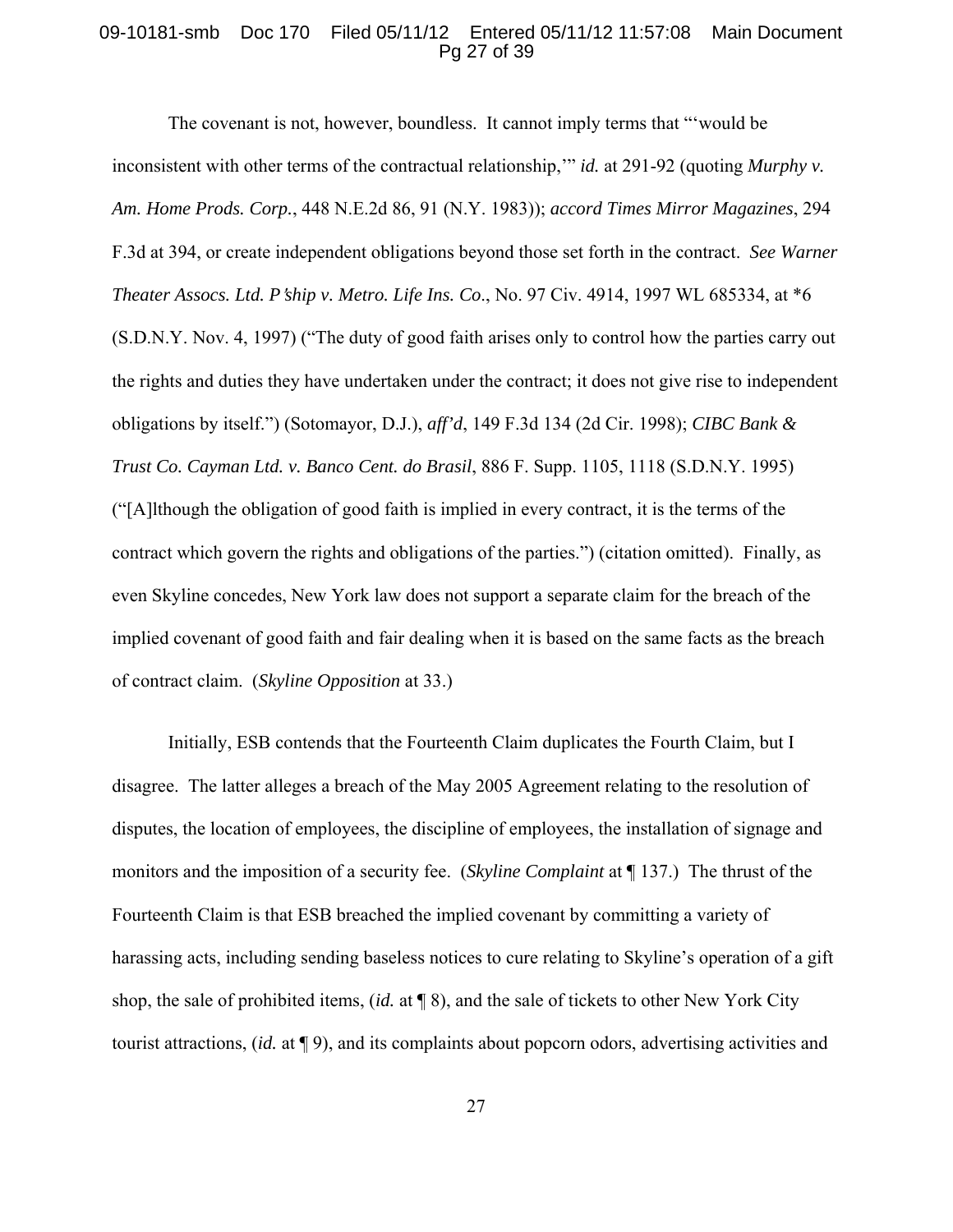### 09-10181-smb Doc 170 Filed 05/11/12 Entered 05/11/12 11:57:08 Main Document Pg 28 of 39

sign stanchions, limiting access to Skyline's customers and prohibiting the use of public bathrooms by Skyline's invitees. (*Id.* at ¶ 11.)

That said, under New York law, breach of the implied duty of good faith and fair dealing "'is merely a breach of the underlying contract.'" *Fasolino Foods Co. v. Banca Nazionale del Lavoro*, 961 F.2d 1052, 1056 (2d Cir. 1992) (quoting *Geler v. Nat'l Westminster Bank USA*, 770 F. Supp. 210, 215 (S.D.N.Y. 1991) (citations omitted)); *accord Nat'l Mkt. Share, Inc. v. Sterling Nat'l Bank*, 392 F.3d 520, 525 (2d Cir. 2004). The Fourteenth Claim does not explain how ESB's conduct constituted a breach of an implied covenant under the Lease, but suggests that ESB exercised its remedies under the Lease in bad faith, *i.e.*, by committing a bad faith breach of contract.

This claim does not escape the limitation imposed by the American Rule which requires each party to bear its own legal fees unless an agreement, a statute or a court rule provides otherwise. *Oscar Gruss & Son, Inc. v. Hollander*, 337 F.3d 186, 199 (2d Cir. 2003); *Hooper Assocs., Ltd. v. AGS Computers, Inc.*, 548 N.E.2d 903, 904 (N.Y. 1989). The Supreme Court has recognized three specific exceptions that have also been applied in cases interpreting New York law: "(1) when a statute or enforceable contract provides for attorneys' fees; (2) where the prevailing party confers a common benefit upon a class or fund, and (3) when a losing party willfully disobeys a court order or has 'acted in bad faith, vexatiously, wantonly, or for oppressive reasons.'" *V.S. Int'l, S.A. v. Boyden World Corp.*, No. 90 Civ. 4091 (PKL), 1993 WL 59399, at \*13 (S.D.N.Y. Mar. 4, 1993) (quoting *Alyeska Pipeline Serv. Co. v. Wilderness Soc'y,* 421 U.S. 240, 257-59 (1975)). Accordingly, there is no right to attorneys' fees for an ordinary breach of contract claim under New York law, *U.S. Naval Inst. v. Charter Commc'ns*, 936 F.2d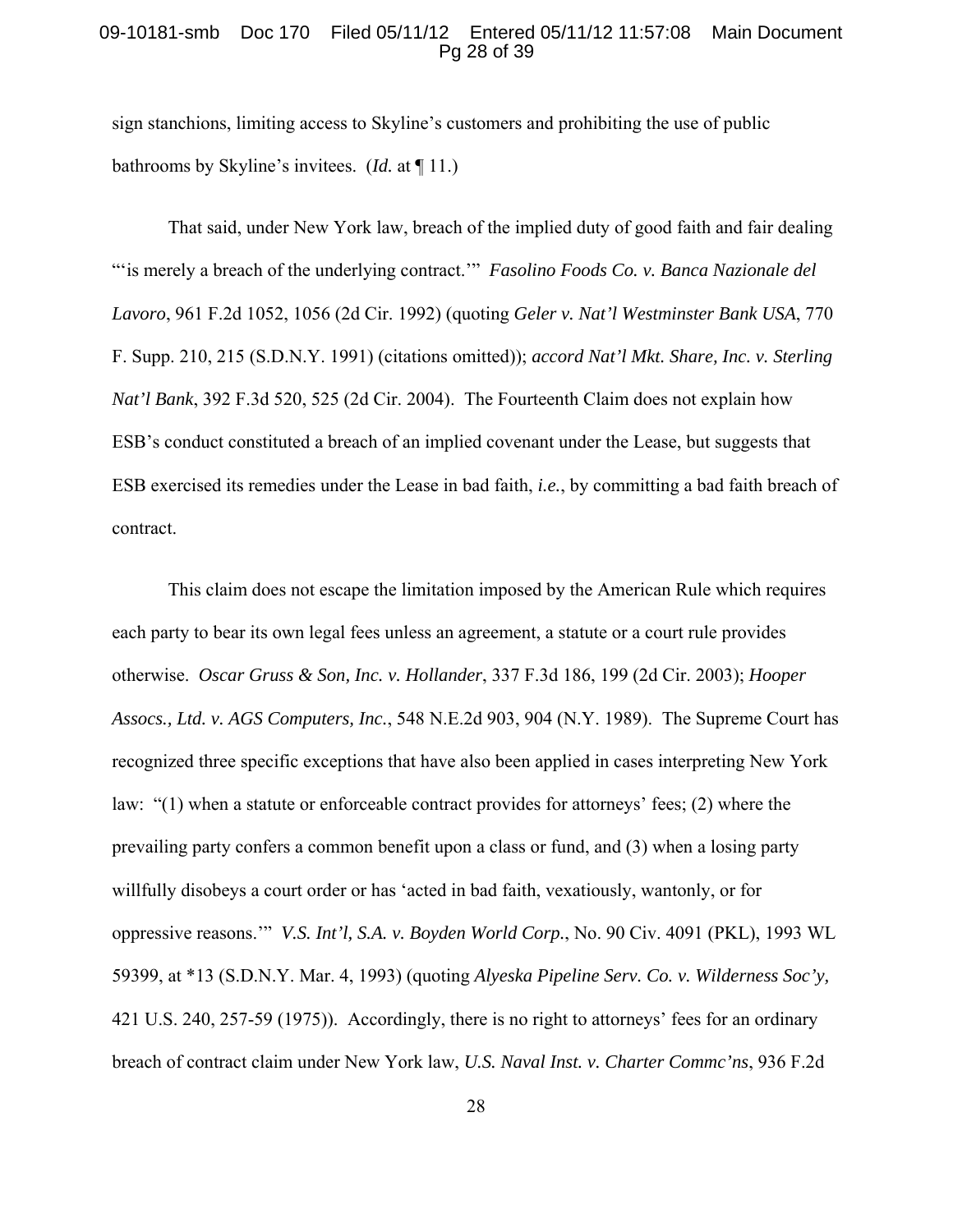## 09-10181-smb Doc 170 Filed 05/11/12 Entered 05/11/12 11:57:08 Main Document Pg 29 of 39

692, 698 (2d Cir. 1991) (citing *Alyeska Pipeline Serv. Co.,* 421 U.S. at 247), unless the party seeking fees can establish one of the three exceptions.

Here, the first two exceptions do not apply. No statute authorizes Skyline to recover its legal fees. Furthermore, the Lease and License provide that ESB can recover attorneys' fees under certain circumstances, but do not contain a similar provision for Skyline. Nor has Skyline conferred a benefit upon a class or fund. Rather, Skyline relies on ESB's alleged bad faith to recover attorneys' fees for conduct that New York law deems a breach of the underlying contract.

The bad faith exception to the American Rule is rooted in the court's inherent power to supervise and control its own proceedings. *Oliveri v. Thompson*, 803 F.2d 1265, 1272 (2d Cir. 1986). A party is not entitled to attorneys' fees on grounds that a party's business conduct was "larcenous," "nefarious," "villain[ous]" or simply "[o]ld fashioned piracy." *Dow Chem. Pac. Ltd. v. Rascator Mar. S.A.*, 782 F.2d 329, 344 (2d Cir. 1986).In applying the bad faith exception, the appropriate focus for the court is

the conduct of the party in instigating or maintaining the litigation, for an assessment of whether there has been substantive bad faith as exhibited by, for example, its pursuit of frivolous contentions, or procedural bad faith as exhibited by, for example, its use of oppressive tactics or its willful violations of court orders.

*Id.* at 345; *accord Centex Corp. v. United States*, 486 F.3d 1369, 1372 (Fed. Cir. 2007)

("[A]uthorizing a court to shift fees based solely on bad faith conduct that forms the basis for the substantive claim for relief would undermine the American Rule by penalizing a party who raises good faith defenses to claims of liability for bad faith conduct.") (collecting cases); *Woods v. Barnett Bank of Fort Lauderdale*, 765 F.2d 1004, 1014 (11th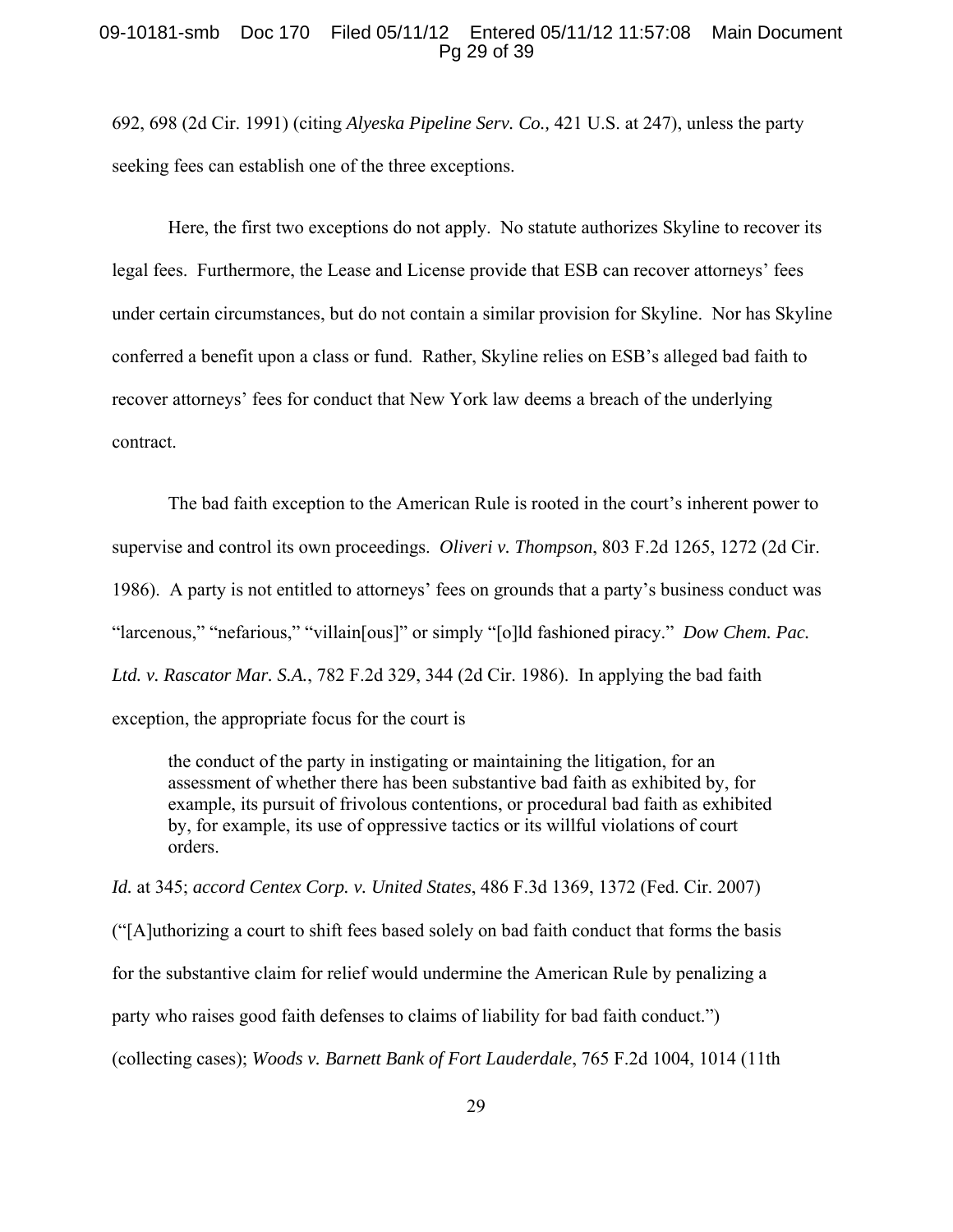## 09-10181-smb Doc 170 Filed 05/11/12 Entered 05/11/12 11:57:08 Main Document Pg 30 of 39

Cir. 1985) ("The bad faith or vexatious conduct must be part of the litigation process itself."); *Weathertrol Maint. Corp. v. Nova Cas. Co.*, No. 05-21345-CIV-TORRES, 2007 WL 566293, at \*4 (S.D. Fla. 2007) ("[T]he American Rule cannot be set aside merely because a case involves a 'bad faith' breach of contract.").

Skyline's Fourteenth Claim, which alleges a bad faith breach of contract, does not satisfy the bad faith exception. And Skyline has not identified any conduct by ESB in connection with the commencement of the ESB Action or the assertion of the ESB Counterclaims, or any conduct during either lawsuit, that constitutes bad faith.

Finally, the two insurance cases that Skyline cites in support of this claim are distinguishable. In *Bi-Economy Mkt., Inc. v. Harleysville Ins. Co. of N.Y.*, 886 N.E.2d 127 (N.Y. 2008), the Court ruled that an insured can recover consequential damages from its insurer based on the insurer's bad faith failure to investigate the claim honestly and pay it promptly. The Court reasoned that an insured bargains for two things: indemnity for loss and the peace of mind that it will be protected in the event of a catastrophe. *Id.* at 131. Limiting the insured's recovery to indemnity for the loss "does not place the insured in the position it would have been in had the contract been performed." *Id.* at 131-32. "When an insured in such a situation suffers additional damages as a result of an insurer's excessive delay or improper denial, the insurance company should stand liable for these damages. This is not to punish the insurer, but to give the insured its bargained-for benefit." *Id.* at 132.

*Panasia Estates, Inc. v. Hudson Ins. Co.*, 886 N.E.2d 135 (N.Y. 2008), decided the same day, also involved an insurer's bad faith investigation of the loss and denial of coverage. *Id.* at 136. The insurer moved for partial summary judgment, arguing that the insured could not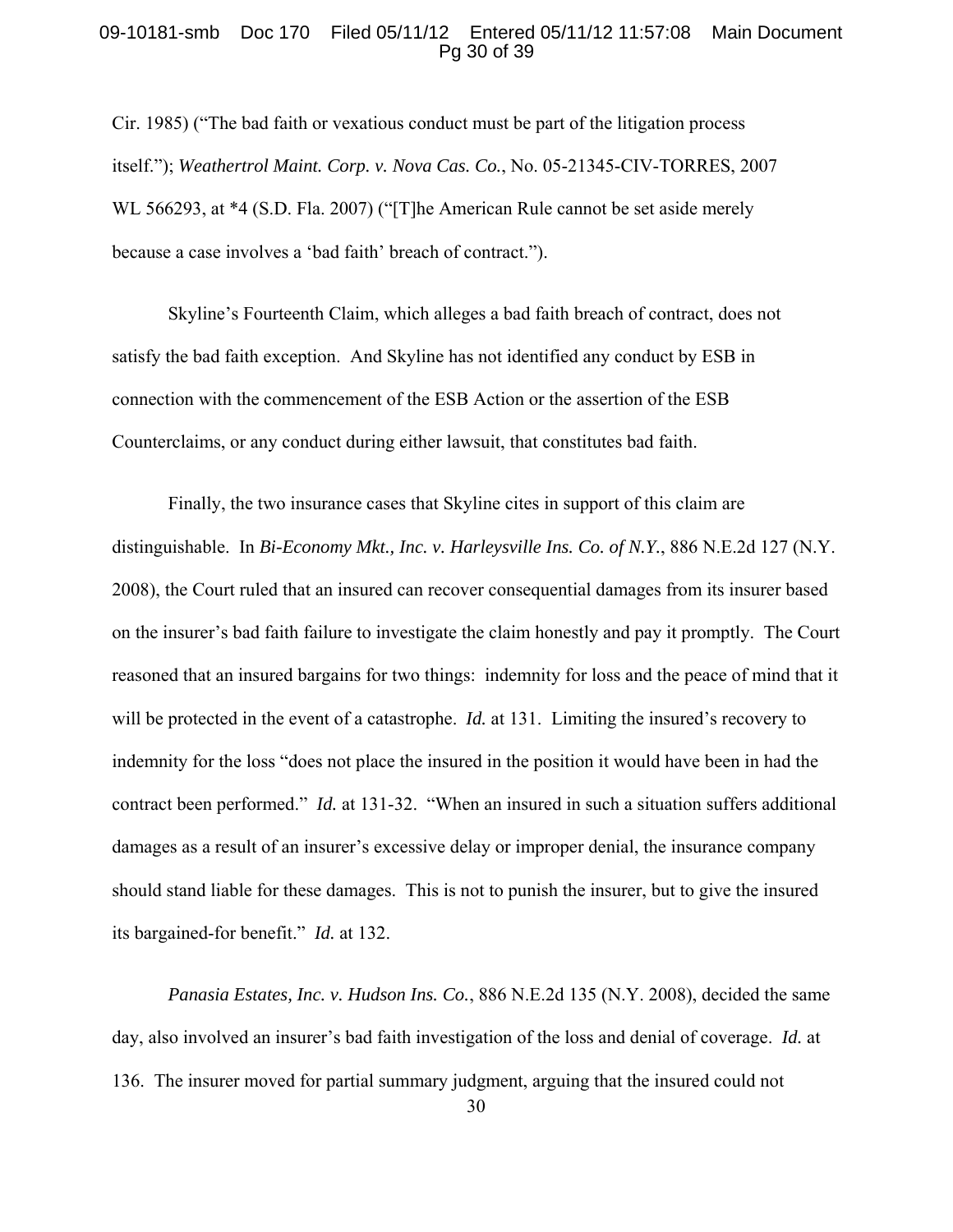## 09-10181-smb Doc 170 Filed 05/11/12 Entered 05/11/12 11:57:08 Main Document Pg 31 of 39

recover "consequential, extra-contractual, or incidental damages or attorneys' fees" because, among other things, the contract expressly barred "consequential loss." *Id.* The Supreme Court denied the motion to dismiss the claims for consequential damages, and the Appellate Division and Court of Appeals affirmed. Relying on *Bi-Economy*, the Court ruled that the insured could recover consequential damages resulting from a breach of the covenant of good faith and fair dealing as long as they were within the contemplation of the parties. *Id.* at 137.

These cases stand for the proposition that an insured can recover consequential damages including, possibly, attorneys' fees,  $^{14}$  based on a bad faith breach by the insurer of the implied covenant of good faith and fair dealing to investigate and promptly pay covered claims. They appear to be limited to the insurance context, and do not support an additional and general exception to the American Rule that a party can recover its attorneys' fees as damages for a breach of contract or a breach of the implied covenant of good faith and fair dealing. Accordingly, ESB is granted partial summary judgment dismissing this claim.

# **5.** *Prima Facie* **Tort**

<u>.</u>

Skyline's Fifteenth Claim for Relief seeks damages based on ESB's commission of a *prima facie* tort. (*Skyline Complaint* at ¶¶ 204-07.) As amplified in the *Skyline Opposition*, the underlying acts include bogus breach claims relating to rent defaults, the operation of the gift shop and the payment of retroactive security costs, objections to popcorn odors, sales of tourist brochures and "*tchotchkes*," the use of a confidential informant from Skyline's ranks, and ESB's campaign to use the New York Police Department to ticket and arrest Skyline ticket agents.

<sup>14</sup> *Bi-Economy* did not even mention attorneys' fees and while *Panasia* identified attorney fees as part of the insured's claim, it did not hold that they were recoverable as consequential damages.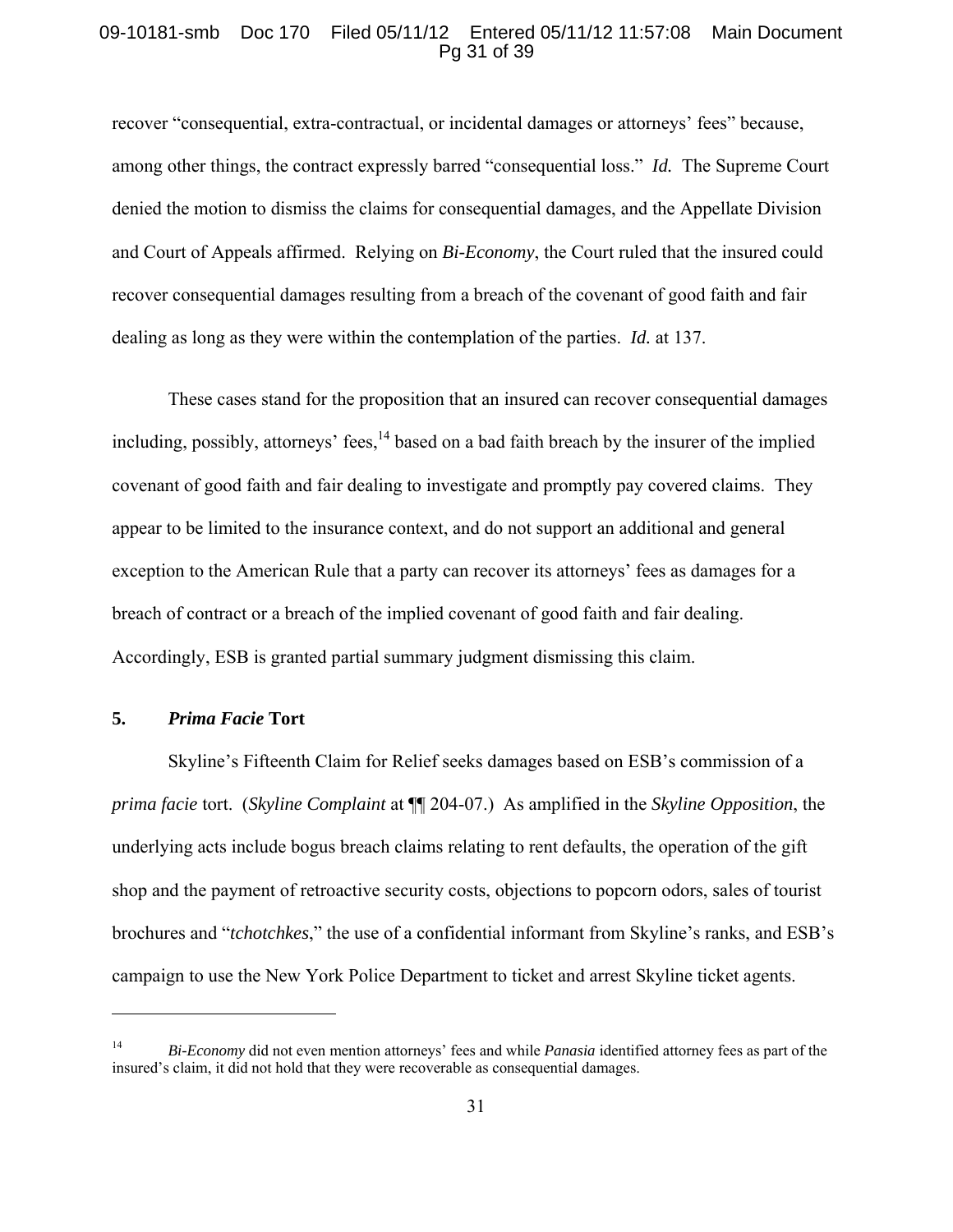## 09-10181-smb Doc 170 Filed 05/11/12 Entered 05/11/12 11:57:08 Main Document Pg 32 of 39

(*Skyline Opposition* at 6-10, 37-38.) According to Skyline, ESB's actions have been motivated by malice and designed to drive Skyline out of business. (*Id.* at 35-36.) ESB seeks summary judgment, mainly asserting a business justification for its acts. (*See ESB Memo* at 15-18.)

The elements of a claim for *prima facie* tort under New York law are (1) the intentional infliction of harm, (2) resulting in special damages, (3) without excuse or justification, (4) by an act or series of acts that would otherwise be lawful. *Freihofer v. Hearst Corp.*, 480 N.E.2d 349, 355 (N.Y. 1985); *Smith v. Meridian Tech., Inc.*, 927 N.Y.S.2d 141, 143 (N.Y. App. Div. 2011). "[T]here is no recovery in prima facie tort unless malevolence is the sole motive for defendant's otherwise lawful act . . . by which is meant that the genesis which will make a lawful act unlawful must be a malicious one unmixed with any other and exclusively directed to injury and damage of another." *Burns Jackson Miller Summit & Spitzer v. Lindner*, 451 N.E.2d 459, 468 (N.Y. 1983) (internal quotation marks and citations omitted). "Motives such as profit, selfinterest, or business advantage will defeat a *prima facie* tort claim." *Picture People, Inc. v. Imaging Fin. Servs., Inc., 735 F. Supp. 2d 12, 22 (S.D.N.Y. 2010)* (internal quotation marks and citations omitted); *accord Squire Records, Inc. v. Vanguard Recording Soc'y, Inc*., 268 N.Y.S.2d 251, 254 (N.Y. App. Div. 1966) ("Where there are other motives, e.g., profit, self-interest, business advantage, there is no recovery under tort Prima facie."), *aff'd*, 226 N.E.2d 542 (N.Y. 1967). Meritless or vexatious acts, without more, do not spell out a claim sounding in in *prima facie* tort. *Howard v. Block*, 454 N.Y.S.2d 718, 719 (N.Y. App. Div. 1982).

Skyline bears the burden of proof on the *prima facie* tort claim. According to Skyline, the evidence demonstrates ESB's animus toward Skyline, describing it as a "crappy" tenant running a "crappy" operation, liars, cheaters and rule breakers. ESB has stated that Skyline is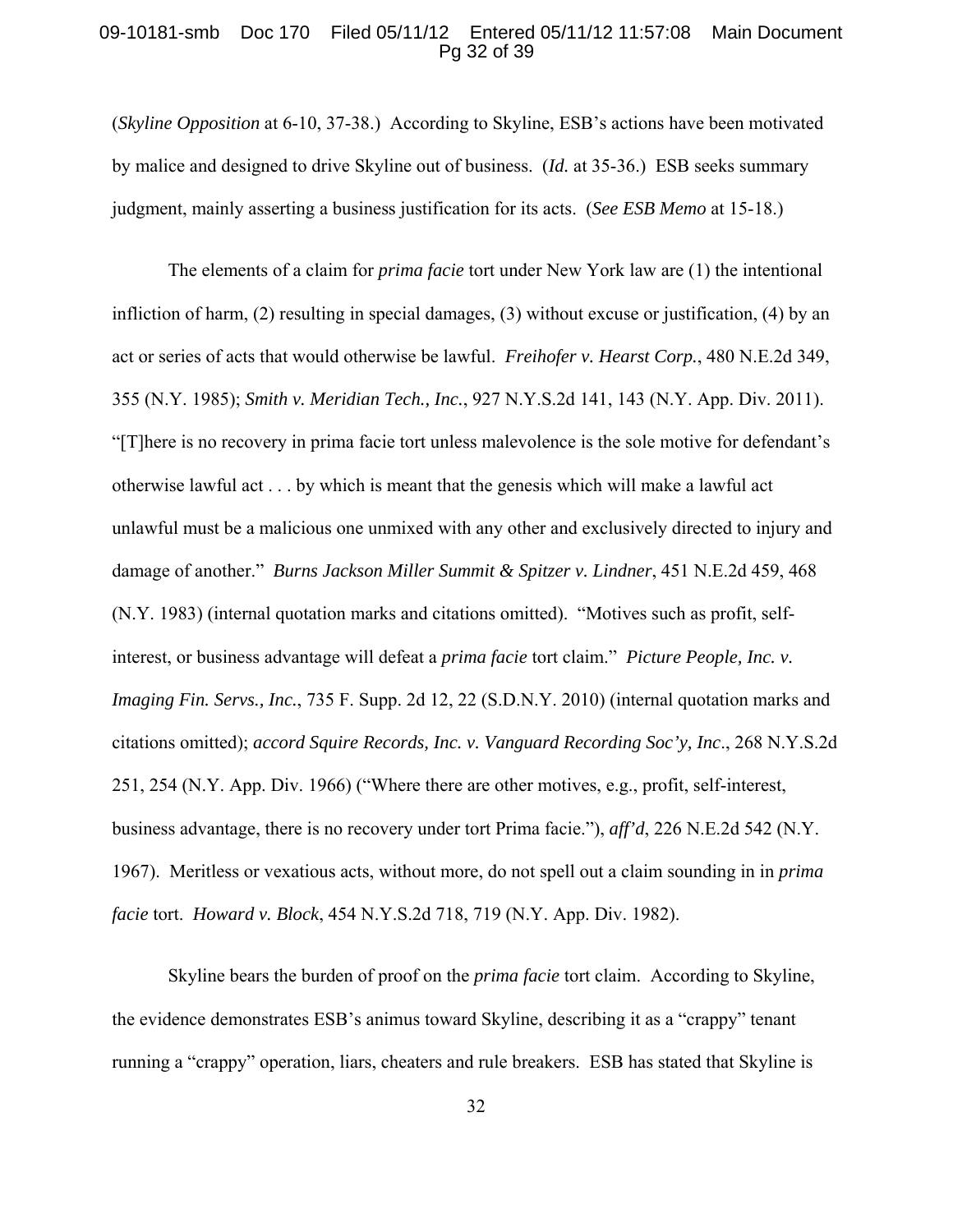## 09-10181-smb Doc 170 Filed 05/11/12 Entered 05/11/12 11:57:08 Main Document Pg 33 of 39

not the type of people that ESB wants to do business with, looks forward to the end of the lease and will not renew it. (*Skyline Opposition* at 35-36.) Thus, Skyline argues that there are questions of fact regarding ESB's motives in complaining about various Lease and License issues and attempting to use the New York City Police Department to intimidate its ticket agents and drive them off the street. (*Id.* at 37.)

While the evidence confirms that ESB does not consider Skyline a desirable tenant, Skyline has failed to offer evidence that ESB acted with the "disinterested malevolence" required to sustain a *prima facie* tort claim. *Burns Jackson Miller Summit & Spitzer*, 451 N.E.2d at 468. ESB and Skyline have shared a landlord-tenant relationship since 1993. The parties have had their many disputes, and ESB has taken certain actions contrary to Skyline's interests, but Skyline has not pointed to any action that is inconsistent with ESB's business as a landlord (and licensor) and its dissatisfaction with Skyline as a tenant (and licensee). Furthermore, Skyline has not been evicted or forced out.

Although Skyline contends that ESB's motives raise a factual issue, (*see Skyline Opposition* at 37), the argument ignores the testimony of its president, Michael Leeb, that ESB's motives are economic. Skyline previously sued the City of New York over the actions of the New York Police Department relating to the ticketing of Skyline's ticket sellers. *See New York Skyline, Inc. v. City of New York*, 939 N.Y.S.2d 42 (N.Y. App. Div. 2012). Among other things, Skyline contended that the police acted at ESB's behest, and sought injunctive relief in the litigation with the City. Leeb submitted a supporting affidavit that described ESB's recent actions as part of its continuing campaign to end Skyline's business, (*Affidavit of Michael A.*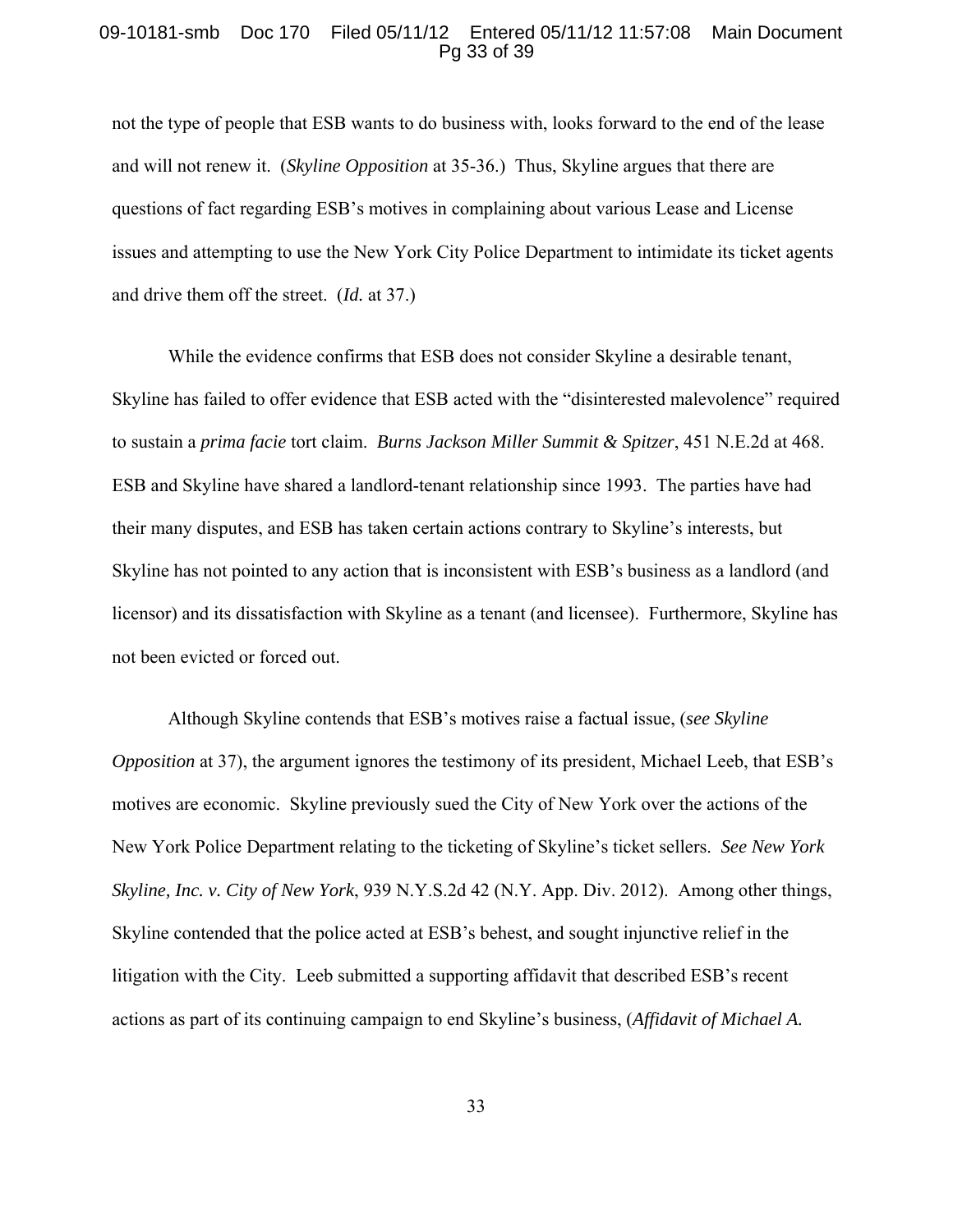# 09-10181-smb Doc 170 Filed 05/11/12 Entered 05/11/12 11:57:08 Main Document Pg 34 of 39

*Leeb*, sworn to June 13, 2011 ("*Leeb Affidavit*"), at  $\P$  12), <sup>15</sup> and offered the motive for ESB's campaign to rid the Building of Skyline:

It is no secret that the Malkin family is determined to attract what they consider to be higher-end tenants to the Building. To the Malkins, Skyline's ticket agents and its customers are "riff raff" who tarnish the Buildings image and prevent it from becoming the class-A commercial space the Malkins want it to be. If ESBC succeeds in destroying Skyline and expelling it from the Building, ESBC is likely to replace Skyline with a new tenant who will pay more rent, and who also will be more in keeping with the upscale image of the Empire State Building the Malkins wish to project.

(*Id.* at  $\P$  14.)

In short, Skyline contends that ESB is engaged in a campaign to drive Skyline out of the Building because Skyline has a below market lease and is adversely affecting the image of the Building. This attributes motives of economic self-interest to ESB's allegedly wrongful conduct, and dooms Skyline's *prima facie* tort claim.

## *Meridian Capital Partners, Inc. v. Fifth Ave. 58/59 Acquisition Co. LP*, 874 N.Y.S.2d

440, 441 (N.Y. App. Div. 2009) is directly on point. There, the tenant alleged that the landlord had unreasonably interfered with its use of the premises and intended to cause the tenant to surrender its valuable leasehold and pay an exorbitant termination fee. According to the tenant, the landlord's actions were part of a plan to punish the tenant, who held a below market lease, for refusing to agree to an early surrender of the lease that would have permitted the landlord to rent the space at a substantially greater profit. *Id.* at 441. The Appellate Division affirmed the lower court order observing that the claim failed to plead a *prima facie* tort. "Tenant's allegation of landlord's 'disinterested malevolence' is contrary to its allegation of landlord's profit motive in

<sup>15</sup> The *Leeb Affidavit* is attached as Exhibit RR to the *Stewart Certification*.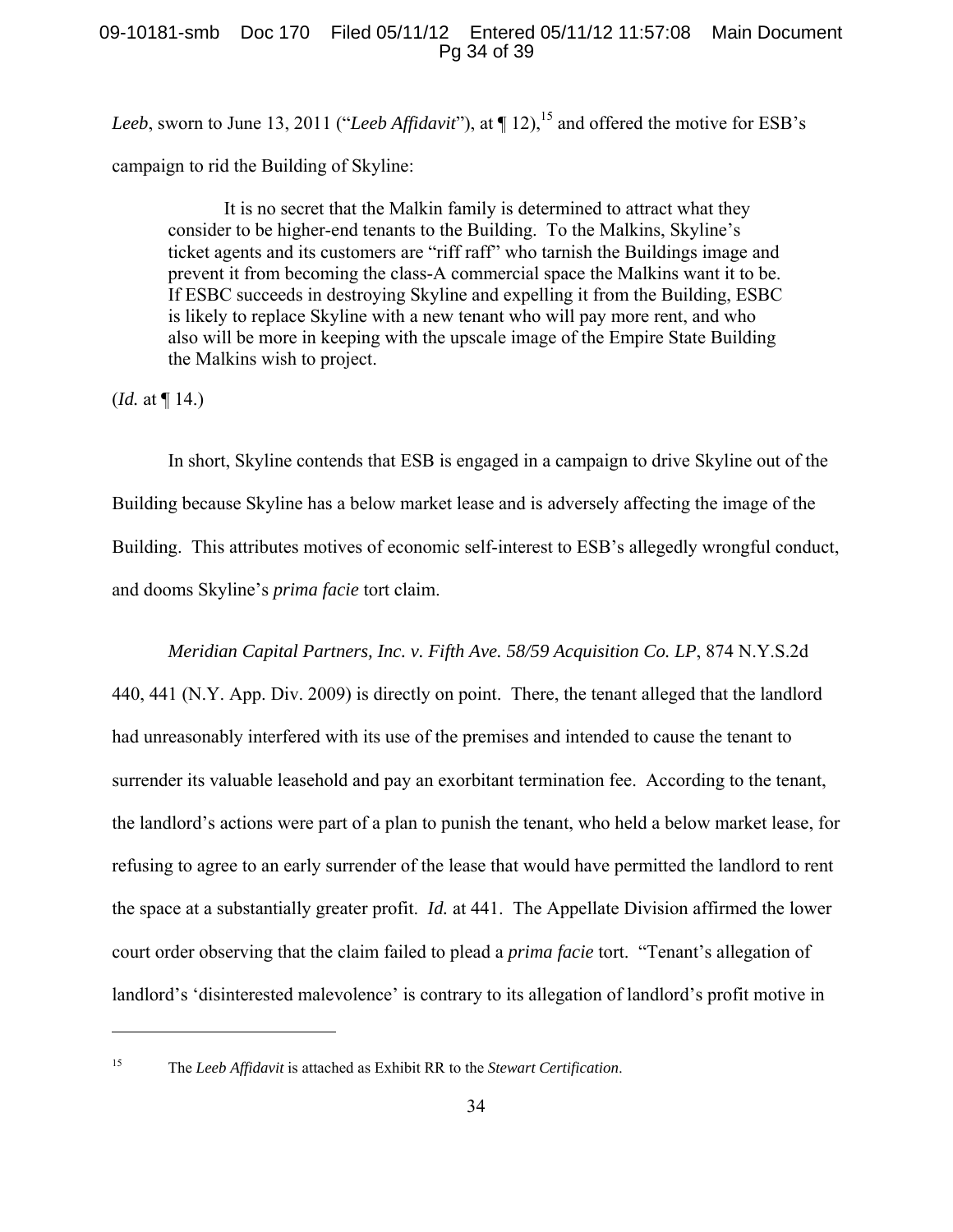## 09-10181-smb Doc 170 Filed 05/11/12 Entered 05/11/12 11:57:08 Main Document Pg 35 of 39

coercing surrender of the lease." *Id.*; *accord White v. Ivy*, 880 N.Y.S.2d 374, 377-78 (N.Y. App. Div. 2009) (dismissing *prima facie* tort claim by tenant who alleged that landlord had made false statements to him to procure free building improvements and profit for herself).

Accordingly, ESB's motion for partial summary judgment dismissing Skyline's Fifteenth Claim is granted, and it is unnecessary to consider ESB's other arguments in support of dismissal.

#### **6. Tortious Interference with Contract**

Skyline's Eighteenth Claim for Relief asserted against ESB Associates sounds in tortious interference with a contractual relationship, to wit, the Lease and the License. According to the *Skyline Complaint*, ESB Associates and ESB embarked on an improvement program in 2006 to upgrade the Building with the goal toward "'strategic marketing for higher occupancy with better credit tenants at increased rents.'" (*Skyline Complaint* at ¶ 223.) As part of the improvement program, Skyline was targeted for alleged lease violations "on the basis of not projecting the appropriate 'appearance' for Associates' 'upgraded' Building." (*Id.* at ¶ 224.)

Under New York law, a claim for tortious interference with contract "requires the existence of a valid contract between the plaintiff and a third party, defendant's knowledge of that contract, defendant's intentional procurement of the third-party's breach of the contract without justification, actual breach of the contract, and damages resulting therefrom." *Lama Holding Co. v. Smith Barney Inc.*, 668 N.E.2d 1370, 1375 (N.Y. 1996); *accord Foster v. Churchill*, 665 N.E.2d 153, 156 (N.Y. 1996); *Israel v. Wood*, 134 N.E.2d 97, 99 (N.Y. 1956).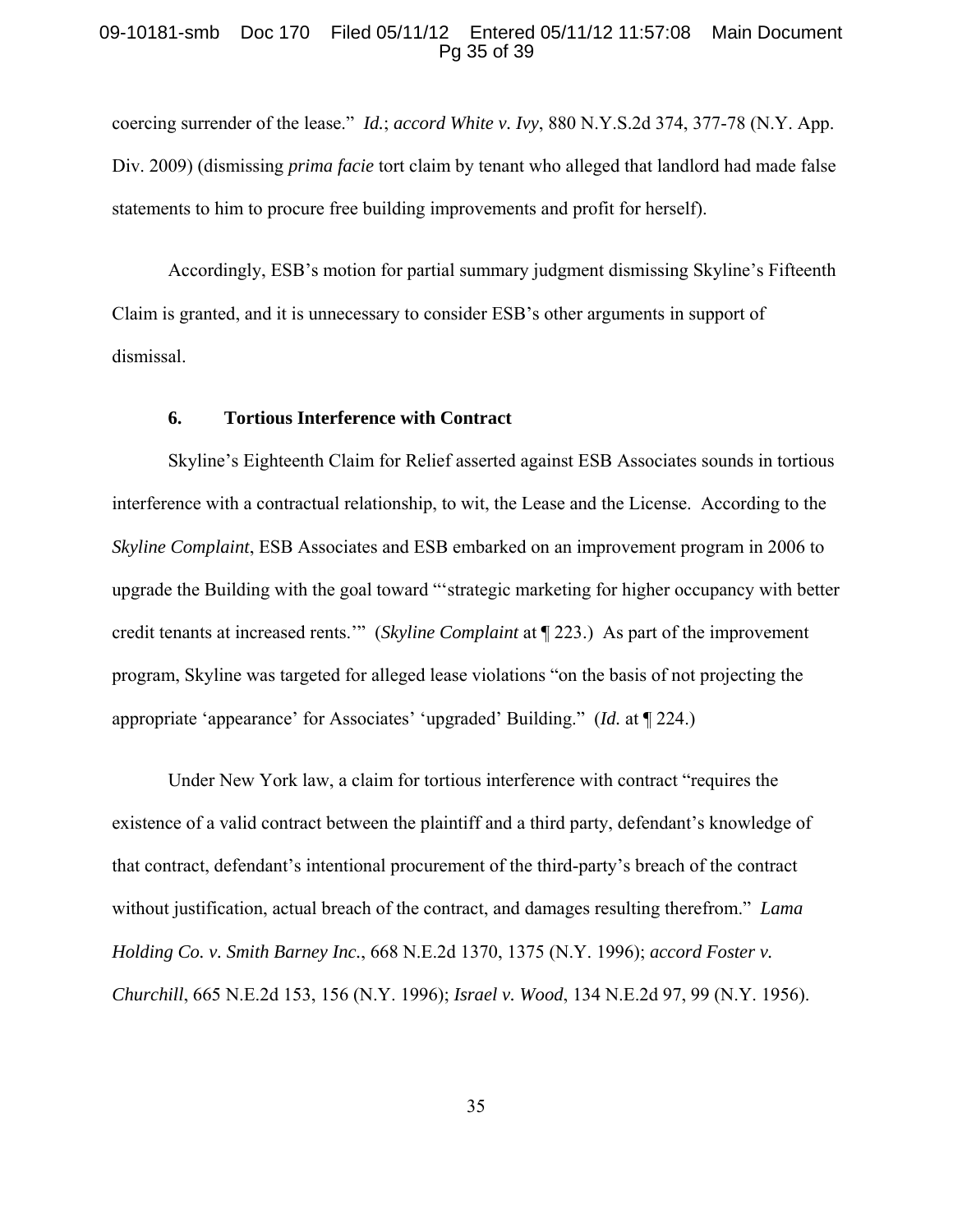## 09-10181-smb Doc 170 Filed 05/11/12 Entered 05/11/12 11:57:08 Main Document Pg 36 of 39

Skyline maintains that ESB Associates, a non-party to the Lease and License, induced ESB to breach its agreements with Skyline.<sup>16</sup>

ESB Associates primarily contends that Skyline has failed to identify any evidence that Malkin Holdings LLC ("Malkin Holdings"), the common agent for ESB and ESB Associates, performed any acts as agent for ESB Associates in connection with the operation of the Building. (*ESB Moving Memo* at 18-19.) An understanding of ESB Associates' argument requires a discussion of the overlapping ownership and control of ESB and ESB Associates, and their respective roles relating to the Building. As discussed earlier in this opinion, ESB Associates subleases the Building to ESB, and ESB subleases space in the Building to Skyline. The members of ESB Associates are Peter L. Malkin, Anthony E. Malkin and Thomas N. Keltner, Jr., who are also the members of Malkin Holdings. (*Form 10-K* at 3.)

Malkin Holdings is the Supervisor of ESB and oversees ESB's operation of the Building as well as ESBI, the operator of the observation decks. (Affidavit of Anthony E. Malkin, sworn to July 15, 2011 ("*Malkin Affidavit*"), at ¶ 5 (ECF Doc. # 58).) In addition, Malkin Holdings is the Supervisor of ESB Associates. (*Id.* at ¶ 6.) In short, ESB, ESB Associates and Malkin Holdings are owned or controlled, or both, by many of the same persons, and more importantly, Malkin Holdings supervises, or acts as agent for, ESB as well as ESB Associates.

Contractually, ESB Associates has no role in the day-to-day management of the Building, which is vested in ESB. As the Supervisor of ESB Associates, Malkin Holdings' duties *vis-à-vis* the Building are limited to physically inspecting the Building, monitoring compliance with the

<sup>&</sup>lt;sup>16</sup> It is not clear which particular breach ESB Associates is alleged to have procured.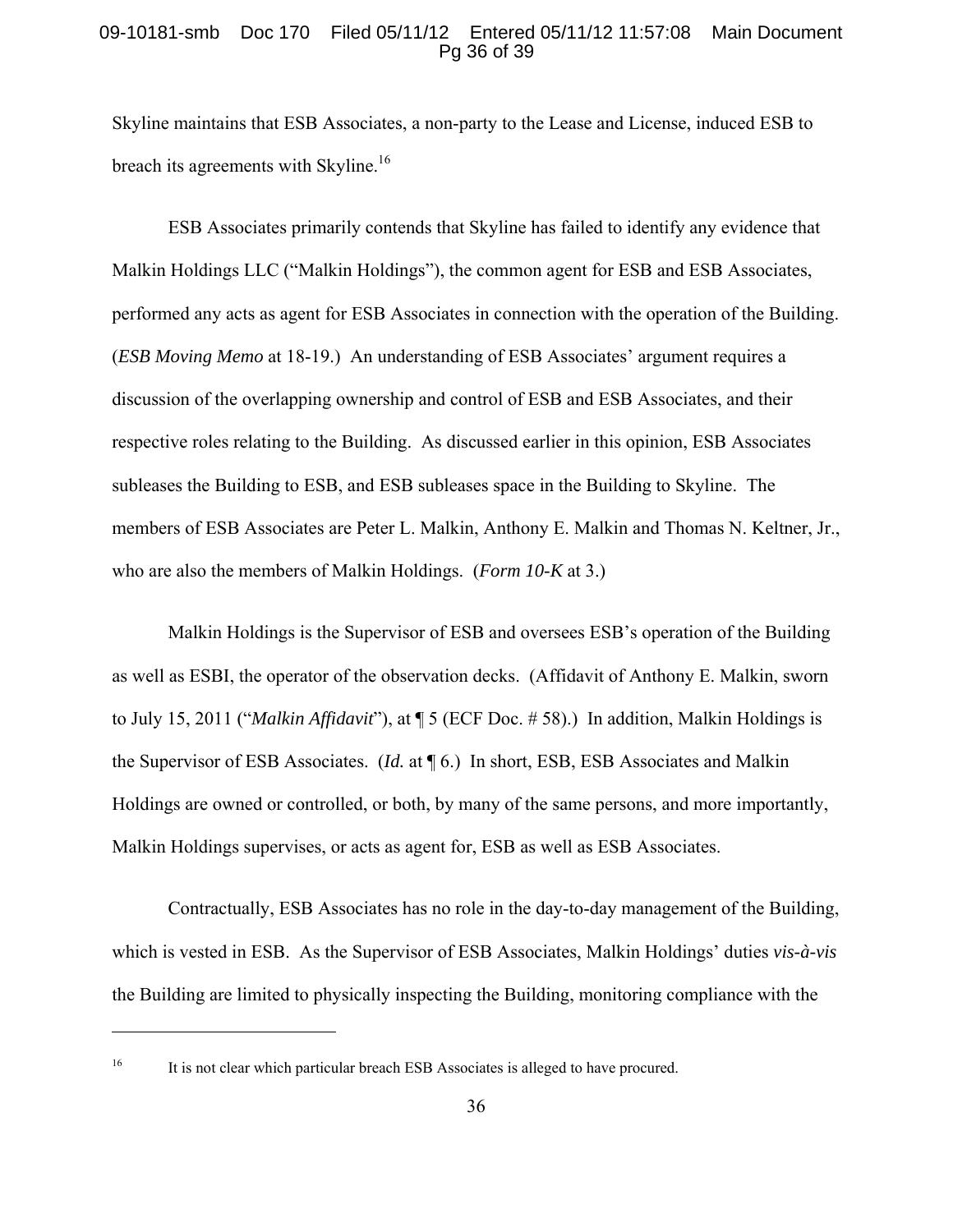## 09-10181-smb Doc 170 Filed 05/11/12 Entered 05/11/12 11:57:08 Main Document Pg 37 of 39

Master Lease and the Sublease, and collecting rent from ESB. Malkin Holdings also provides ESB Associates with services related to taxes, financial matters, securities compliance, insurance, and accounting/reporting activities, and related matters. (*Form 10-K* at 10.)

In addition, ESB Associates has limited rights to perform the obligations of ESB under the Sublease. The Master Lease permits the lessor, following a default by the lessee, to pay any imposition payable by the lessee under Article 3, take out, pay for or maintain any insurance policy in accordance with Article 5 or make any other payment or perform any other act required to be made or performed. (*Master Lease*  $\S 6.01$ .)<sup>17</sup> ESB essentially assumed the same obligations and duties to ESB Associates under the Sublease that ESB Associates owes to the lessor under the Master Lease. Consequently, the Sublease permits ESB Associates to step in and perform the same acts under the same limited circumstances that the master lessor is entitled to do under the Master Lease. (*See Malkin Affidavit*, Ex. A, at Art. 6.)

There is no evidence that ESB ever defaulted in the performance of its duties and obligations under the Sublease, or that ESB Associates performed them in accordance with the terms of the Sublease and the Master Lease. In addition, Anthony Malkin has stated under oath that (1) Malkin Holdings has not engaged in any activity on behalf of ESB Associates to direct the operations of ESB or the Building, including ESB's relationships with the tenants in the Building, and (2) has never caused ESB Associates to take any action with respect to the Skyline Lease or License. (*Malkin Affidavit* at ¶¶ 6-8.) The *Form 10-K* confirms that ESB Associates

<sup>17</sup> Relevant excerpts of the Master Lease are annexed as Exhibit E to the *Reply Affidavit of Rosemary Halligan*, sworn to September 16, 2011 (ECF Doc. # 69).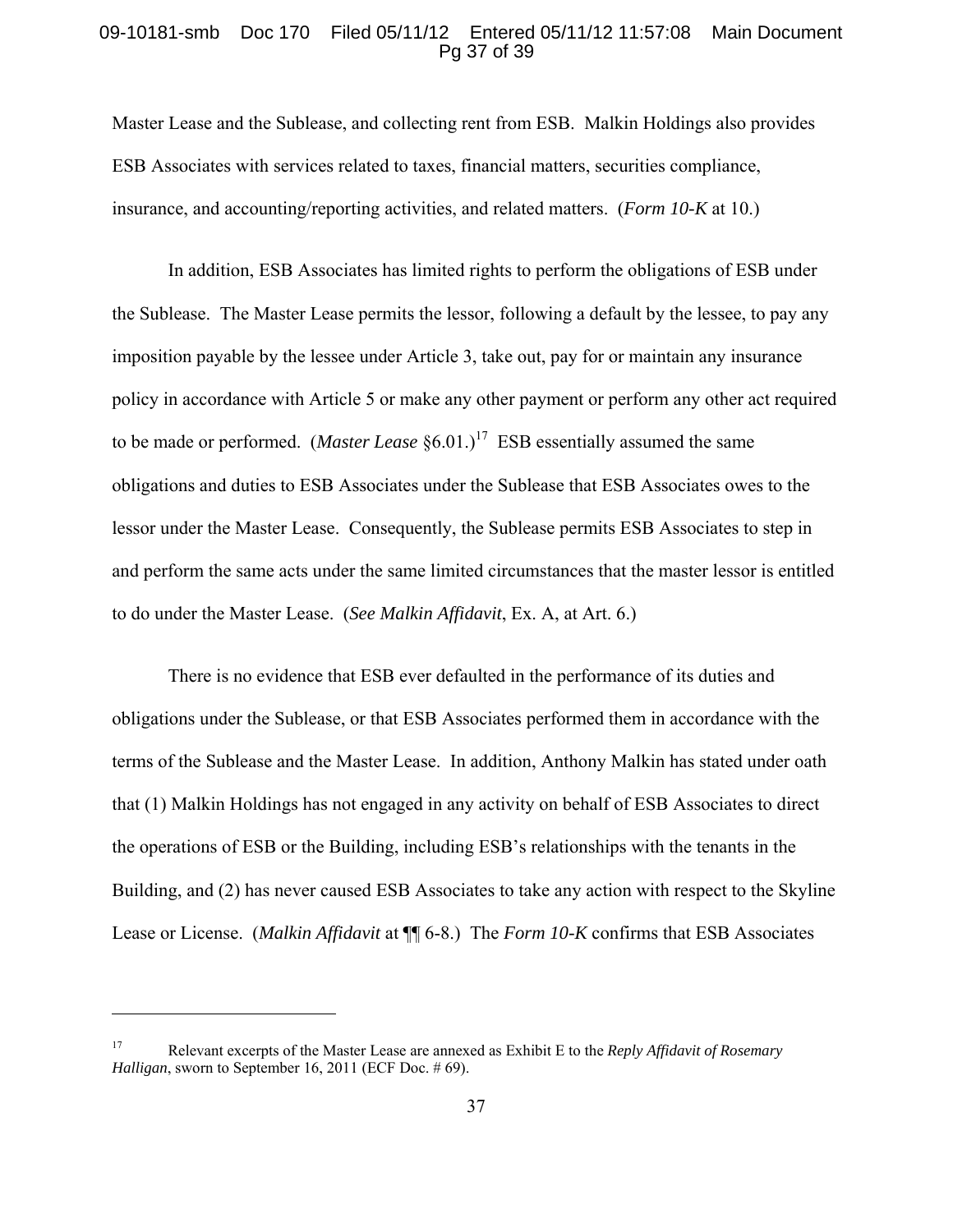### 09-10181-smb Doc 170 Filed 05/11/12 Entered 05/11/12 11:57:08 Main Document Pg 38 of 39

does not operate the Building, (*Form 10-K* at 3), and that ESB has assumed the responsibility for the maintenance, operation and management of the property. (*Id.* at 10.)

Skyline does not point to any contrary evidence. Instead, it contends that Malkin Holdings wears several hats, and "the record does not unequivocally support [the] conclusion" that ESB Associates has no authority to direct the operations of ESBC and plays no role in directing the operations of ESBC. (*Skyline Opposition* at 38.) As noted, however, the record amply supports the conclusion that ESB Associates lacks the contractual authority to oversee the day-to-day operations of the Building. Furthermore, while it is true that Malkin Holdings is the agent for both ESB Associates and ESB, the wrongful actions that Skyline attributes to Malkin Holdings are consistent with its management of the Building as agent for ESB and not as agent for ESB Associates. Finally, in its litigation with the City, Skyline contended that the Malkin family, acting through ESB and ESBI—not ESB Associates—was seeking "to destroy Skyline's business and expel it from the building." (*Leeb Affidavit* at ¶ 12.)

At bottom, Skyline's opposition comes down to the proposition that Malkin Holdings did not identify its principal before it performed an act at the Building and the evidence *might* show at trial that it acted for ESB Associates when it participated in the wrongful conduct at the center of Skyline's claims. This is not sufficient to create a factual issue in light of the clear and unambiguous documentary and testimonial evidence that when Malkin Holdings manages the day-to-day operations of the Building, including those pertaining to Skyline, it acts solely as ESB's agent.